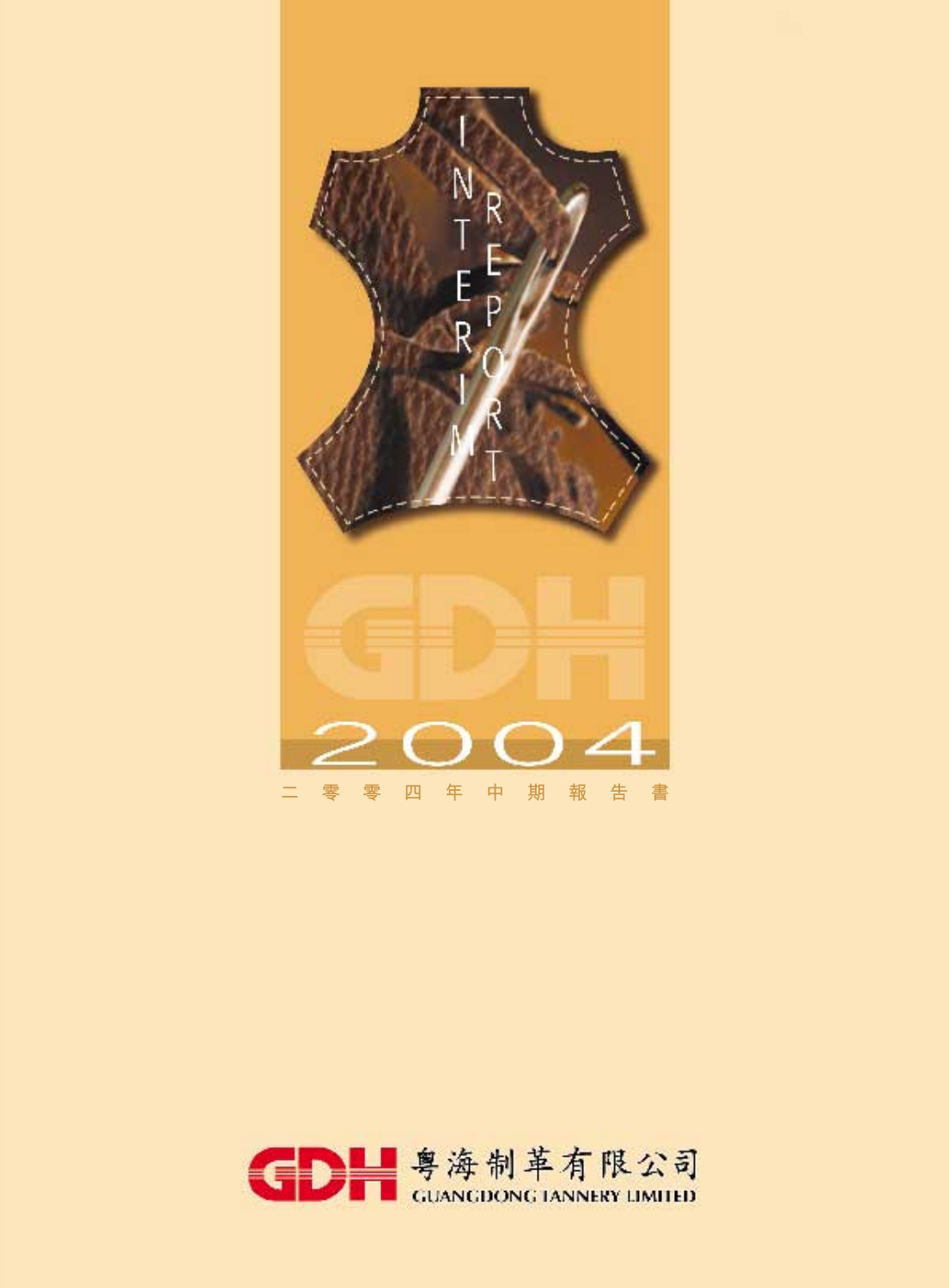# Guangdong Tannery Limited

# **CONTENTS**

| ۰. |  |     |  |
|----|--|-----|--|
| ÷, |  | - - |  |

| <b>Business and Financial Reviews</b>                         | $\overline{2}$ |
|---------------------------------------------------------------|----------------|
| Unaudited Interim Financial Report                            |                |
| Condensed Consolidated Profit and Loss Account                | 6              |
| Condensed Consolidated Balance Sheet                          | $\overline{7}$ |
| Condensed Consolidated Summary Statement of Changes in Equity | 8              |
| Condensed Consolidated Cash Flow Statement                    | 9              |
| Notes to Condensed Consolidated Financial Statements          | 10             |
| Independent Auditors' Review Report                           | 25             |
| Directors' Interests in Securities                            | 27             |
| Substantial Shareholders' Interests                           | 30             |
| Share Option Scheme                                           | 31             |
| Other Information                                             | 33             |
| Corporate Information                                         | 34             |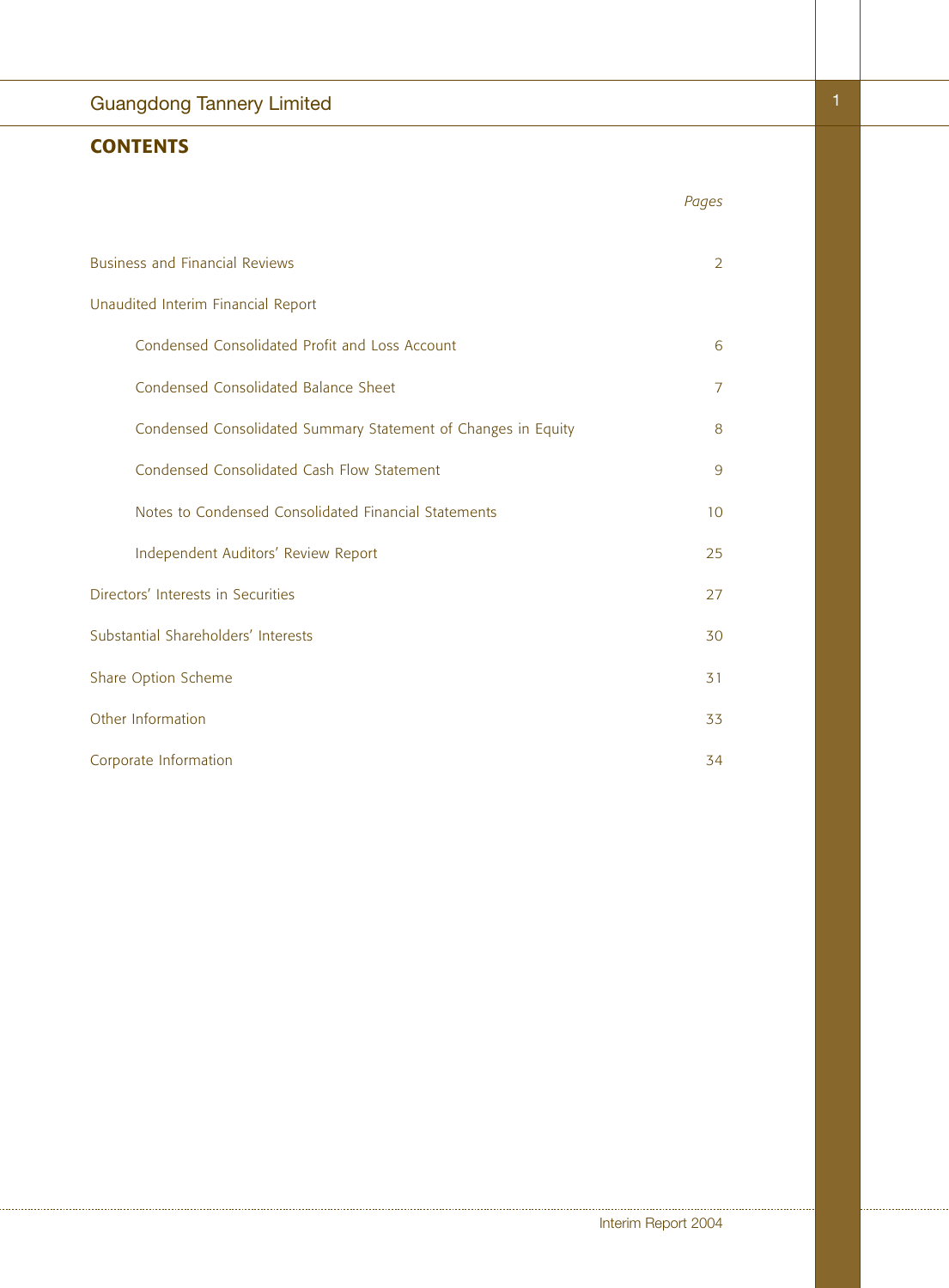### **RESULTS**

The Group's unaudited profit attributable to shareholders for the six months ended 30 June 2004 was HK\$2,607,000, compared with a loss of HK\$2,382,000 for the same period last year. This encouraging result reflects the Group's success in achieving profitability during the period under review.

The unaudited net asset value of the Group as at 30 June 2004 was HK\$172,851,000, a drop of HK\$91,312,000 and a rise of HK\$2,691,000 as compared to 30 June 2003 and 31 December 2003 respectively.

No interim dividend is recommended by the Board of Directors for the six months ended 30 June 2004.

#### **DEVELOPMENT OF THE GROUP – EXPANSION PLANS IN XUZHOU**

In February and March 2004, certain bank accounts of Foshan City Nanhai Tong Yuan Tanning Co., Ltd ("Tongyuan Tannery") were frozen by the Guangzhou Customs in the PRC. A written notification was later sent to Tongyuan Tannery by the Guangzhou Customs demanding payment of an amount of RMB36,989,441.92. As the freezing of bank accounts has severely affected its business, Tongyuan Tannery has suspended all of its operations in March 2004, and laid off more than 600 employees in late June, which represented the entire pool of staff other than certain rear-service personnel. Tongyuan Tannery will continue to follow up with the Guangzhou Customs to resolve the matter and will, if necessary, take all such measures as may be required to safeguard its rights and interest.

To remedy the reduced production and sales volume caused by the suspension of Tongyuan Tannery's operations, we have initiated a northward shift of operations and stepped up efforts to develop Xuzhou Tanneries as a major base of production. Meanwhile, strategies are adopted to increase the proportion of outsourced upstream processing and franchising.

In the period from April to June 2004, Xuzhou Nanhai Leather Factory Co., Ltd ("Xuzhou Tannery"), and Xuzhou Gangwei Colour Packaging Limited ("Gangwei"), another subsidiary of the Group acquired from Tongyuan Tannery part of the latter's assets including inventories, machinery and equipment . We expect the monthly average production capacity of Xuzhou Tannery will increase to 1,300,000 sq.ft. after the machinery is properly installed and adjusted; Gangwei will have a monthly average production capacity of 1,000,000 sq.ft. as it is restructured into a downstream production plant for leather coating processing; and the annual capacity of downstream coating processing will reach 28,000,000 sq.ft. following the respective expansion and restructuring program of the two tanneries in Xuzhou. On the other front part of the Group's upstream leather processing was outsourced in June this year, and plans are underway to seek more other suitable processing plants in areas adjacent to Xuzhou. These strategies aim to expedite the expansion pace of Xuzhou production base at the most reasonable costs.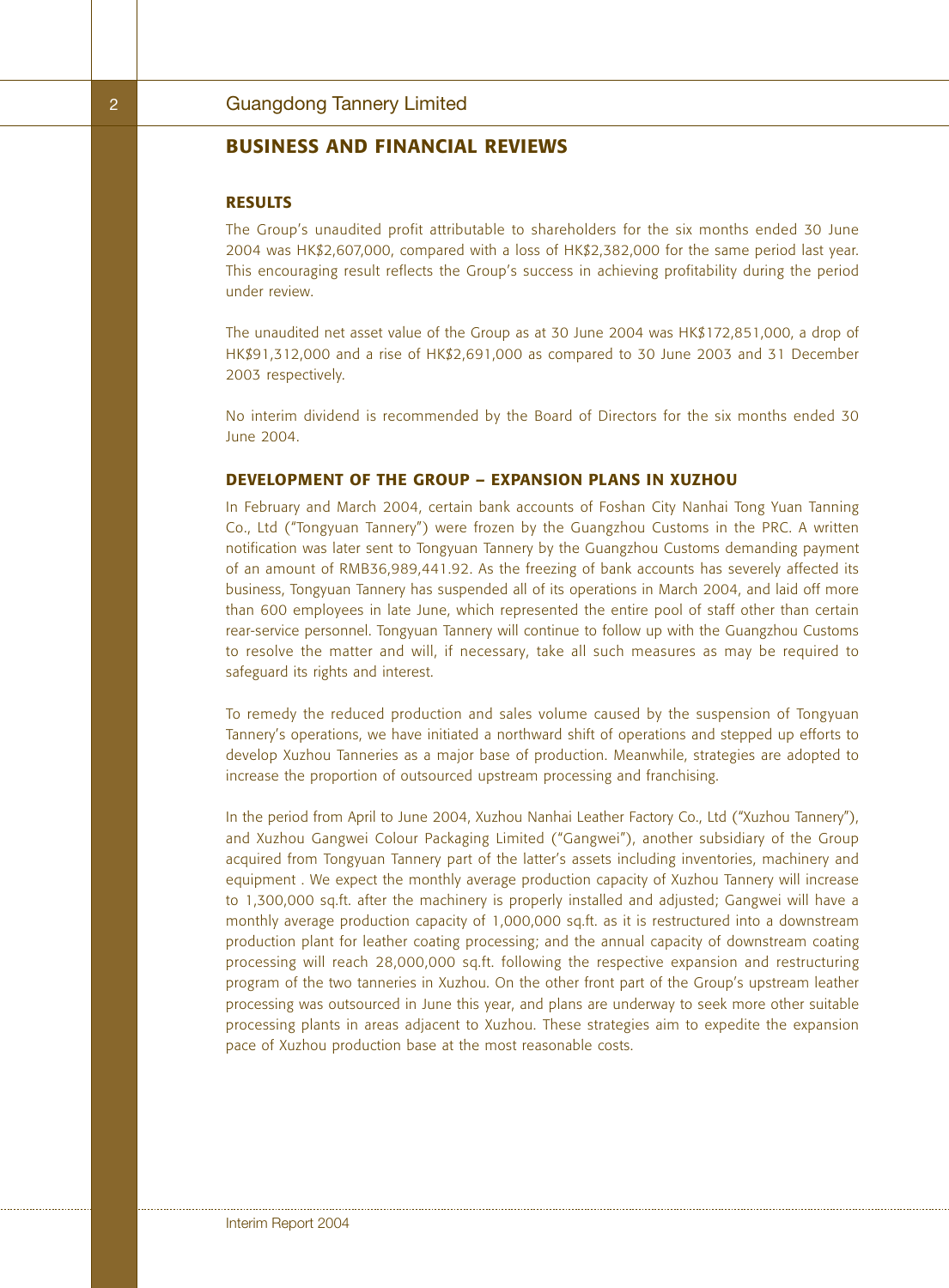### **OPERATIONS REVIEW**

Following the initiatives to consolidate its business foundation in 2002 and 2003, Xuzhou Tannery is currently in a stronger position as it benefits from steady supply and sales, as well as positive market responses to its products in terms of quality and style. While efforts have been made to stimulate the sales of existing products, new products are launched for production trial by customers, and good potential products with less satisfactory sales are vigorously promoted in order to increase orders from customers in the peak season. In the meantime, we are active in seeking new direct sales customers. As the huge potential of the Guangdong market has not yet been fully exploited, Xuzhou Tannery has intensified its efforts to develop and penetrate further in this market during the past few months.

Turnover for the period was HK\$162,836,000, a rise of 14.36% as compared to HK\$142,380,000 for the same period last year. Turnover of Xuzhou Tannery for the period was HK\$81,934,000 (2003: HK\$49,470,000), a significant increase of 66% over the same period in 2003; and turnover of Tongyuan Tannery declined to HK\$69,290,000 from HK\$92,910,000 in the same period last year. The decrease was due to the fact that Tongyuan Tannery has been focusing on clearing its finished products in stock since its suspension of operations in March 2004. Turnover of cowhides increased by 22.91% to HK\$143,446,000 (2003: HK\$116,712,000) whereas cow split and others dropped by 24.46% to HK\$19,390,000 (2003: HK\$25,668,000).

Sourcing cost for raw materials was reduced during the period as our measures to expand the supplier network, introduce competition into the sourcing process, and strengthen our market research and price negotiation efforts are firmly in place.

Given that the sales demand outstripped our production volume in the peak season last year, the Group has increased its product inventories as an earlier measure to position itself for the peak season sales in the second half of 2004. The Group's total leather production for the period was 11,434,000 sq.ft., declined by 3,835,000 sq.ft. from 15,269,000 sq.ft. in 2003. Production of cowhides dropped by 8.23% to 10,225,000 sq.ft. (2003: 11,142,000 sq.ft.) whereas cow split down by 70.71% to 1,209,000 sq.ft. (2003: 4,127,000 sq.ft.). Maintaining a strong momentum for production growth, Xuzhou Tannery produced a total of 7,090,000 sq.ft. (2003: 3,124,000 sq.ft.) in cowhides for the period, an increase of 126.95% over the same period in the pervious year.

As at 30 June 2004, the Group's consolidated inventories amounted to HK\$205,457,000, reduced by HK\$23,740,000 and HK\$15,938,000 as compared to 30 June 2003 and 31 December 2003 respectively. The decrease was primarily attributable to the reduced sourcing volume of the Group, and our moves to liquidate the assets and inventories of Tongyuan Tannery following its suspended operations.

Balance of trade receivables as at the end of the period was HK\$68,274,000. After deducting the provisions for doubtful debts of HK\$33,751,000, trade receivables amounted to HK\$34,523,000, an increase of HK\$17,361,000 and a drop of HK\$5,001,000 as compared to 31 December 2003 and the same period last year. Trade receivables turnover was 12.60 times and average collection period was 29 days, markedly improved from 39 days for the same period last year. The trade receivables of Tongyuan Tannery upon its suspension of operations in March 2004 was approximately RMB39,000,000. As at 30 June 2004, these trade receivables were reduced to RMB11,778,000 as a result of the Group's active attempts to recover the receivables.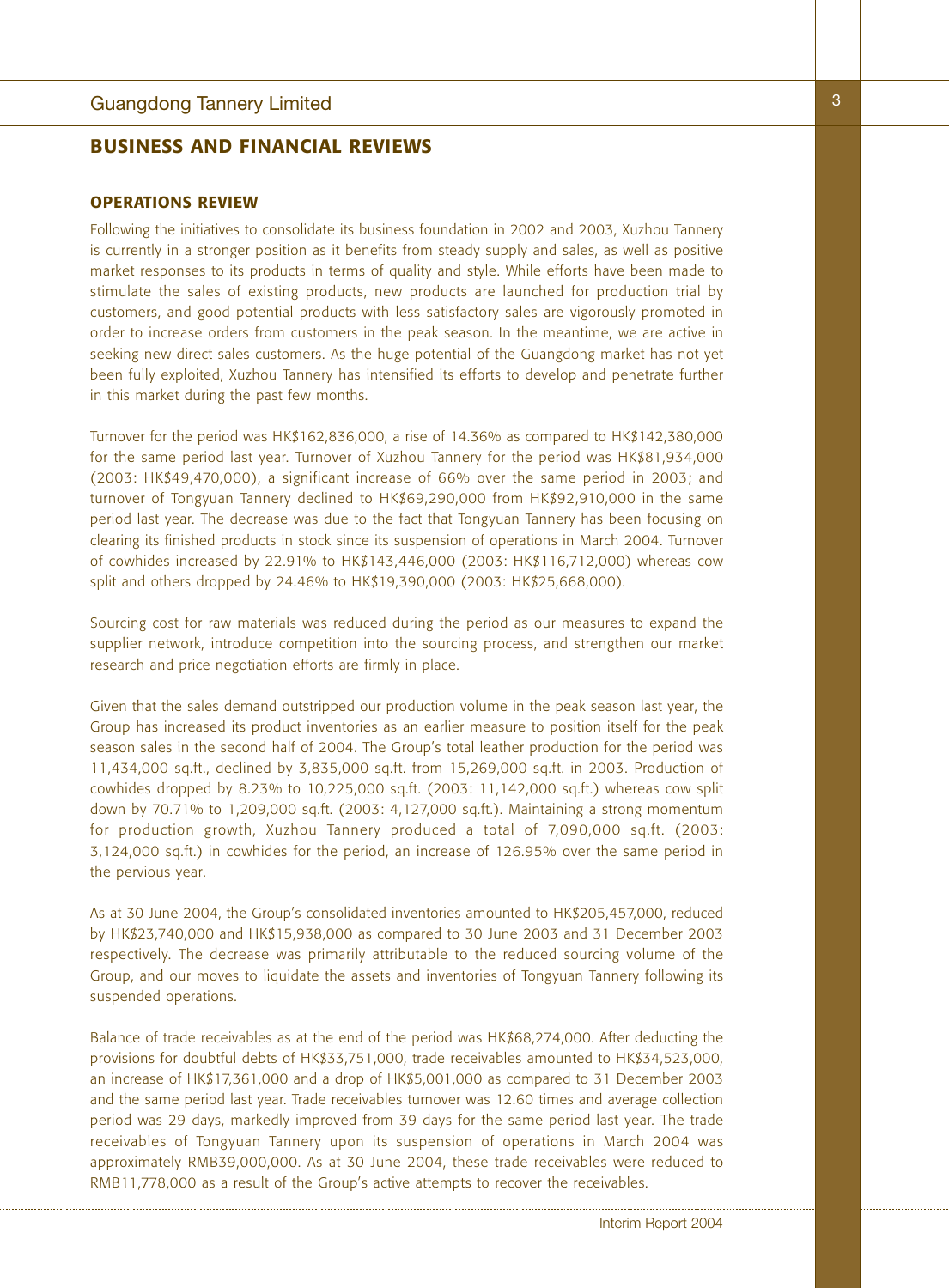#### **FINANCIAL REVIEW**

As at 30 June 2004, the Group's interest-bearing borrowings amounted to HK\$110,012,000 (as at 31 December 2003: HK\$133,648,000). Of the total interest-bearing borrowings, HK\$18,685,000 was denominated in Hong Kong dollars, HK\$35,798,000 in Renminbi and HK\$55,529,000 in US dollars. In addition, the interest-bearing borrowings charged at fixed rate and floating rate amounted to HK\$100,748,000 and HK\$9,264,000 respectively.

As at 30 June 2004, the Group's cash and bank balances amounted to HK\$59,677,000 (as at 31 December 2003: HK\$84,332,000), denominated in Hong Kong dollars (HK\$1,347,000), Renminbi (equivalent to HK\$56,520,000) and US dollars (equivalent to HK\$1,810,000) respectively.

As at 30 June 2004, after deduction of cash and bank deposits, the Group's ratio of net interestbearing borrowings to shareholders' equity was 29.12% (as at 31 December 2003: 28.98%). Loan facilities bear interest at approximately 3% to 4% per annum. Of the Group's total borrowings, HK\$110,012,000 is repayable within one year. Interest expense incurred by the Group during the period was HK\$3,104,000, a rise of 19.89% as compared to the same period last year.

Net cash outflow from operating activities for the period was HK\$23,377,000 and cash outflow from financing was HK\$8,679,000. Net decrease in cash and cash equivalents for the period amounted to HK\$29,579,000.

Fixed assets as at 30 June 2004 were HK\$114,375,000, a reduction of HK\$4,031,000 as compared to 31 December 2003. The Group's capital expenditure during the period amounted to HK\$1,299,000 (2003: HK\$2,046,000). It was incurred mainly for the replacement of the leather manufacture machinery and equipment, a move to cope with the operations and development of the leather business.

As at 30 June 2004, certain of the Group's buildings, investment properties, bank deposits and plant and machinery with a total net book value of HK\$19,123,000 (31 December 2003: HK\$15,295,000) were pledged to secure general banking facilities granted to the Group.

### **PROGRESS ON WINDING UP QINGDAO TANNERY**

As regards the litigation between Qingdao Nanhai Tannery Co., Ltd. ("Qingdao Tannery") and its PRC joint venture partner, a ruling was made by the China International Economic and Trade Arbitration Commission in Shenzhen on 27 May 2004 confirming that: (i) the "Joint Venture Agreement in respect of Qingdao Nanhai Tannery Co., Ltd." ("Qingdao Joint Venture Agreement") was terminated on 23 August 2001; (ii) Qingdao Tannery is required to be wound up in compliance with all applicable laws and regulations of the People's Republic of China and the terms and conditions under the joint venture agreement; and (iii) proceeds from selling Qingdao Tannery's assets and the remaining assets not yet been realized must be included in the liquidation account. On 22 June 2004, the claims made by the PRC joint venture partner for loss of fixed return under the Qingdao Joint Venture Agreement and damages in an aggregate of RMB15,000,000 were also dismissed by the China International Economic and Trade Arbitration Commission in Beijing. The Company will proceed with the winding-up of the Qingdao Tannery in compliance with the above rulings.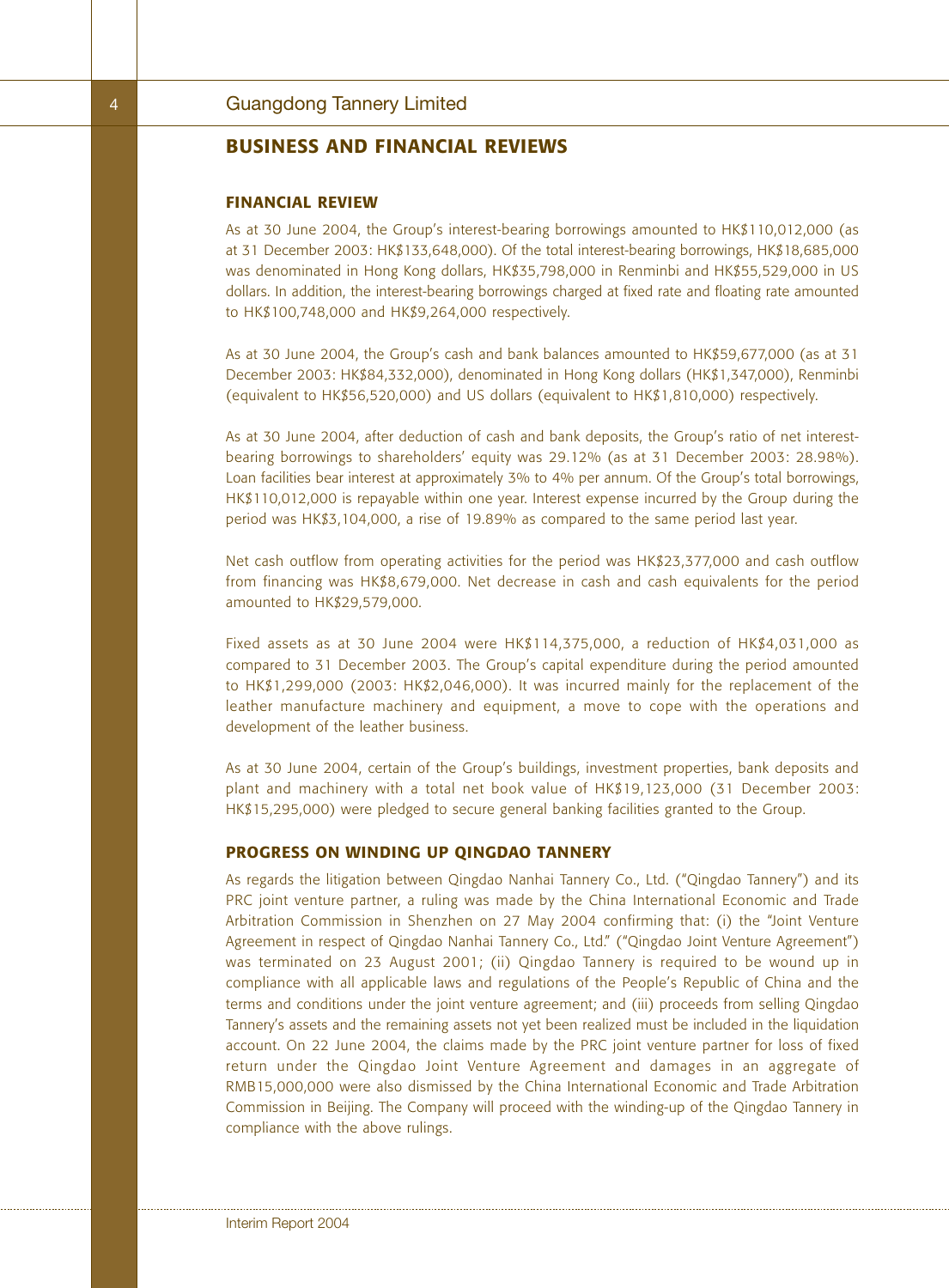#### **EMPLOYEES**

As at 30 June 2004, a total of 507 employees (2003: 1,018 employees) were employed by the Group. The pay levels of employees are made with reference to the Group's operating results and the employee's performance. Over the past few years, there was a salary freeze for the employees of the headquarters in Hong Kong. The Group offered social and medical insurance and provident fund to all employees in different areas. The Company has adopted a share option scheme ("Share Option Scheme") in May 2002, and the purpose of which is to provide incentives to participants to contribute to the Group, and to enable the Group to recruit and retain quality employees to serve the Group on a long-term basis. Details of the Share Option Scheme are set out in the Condensed Consolidated Financial Statements.

### **PROSPECTS**

The Group is steadfast to consolidate and strengthen further the operational scale and operating profits of the two tanneries in Xuzhou. To this end, focus is placed on expanding Xuzhou Tannery's production capacity; enhancing its internal management efficiency, product quality and market competitiveness; as well as strengthening its operations in areas of supply and sales. The downstream leather production line at Gangwei is scheduled to commence operations by the end of this year. This will provide a strong platform for our future development as the leather business is poised to enter a new phase of more exciting growth.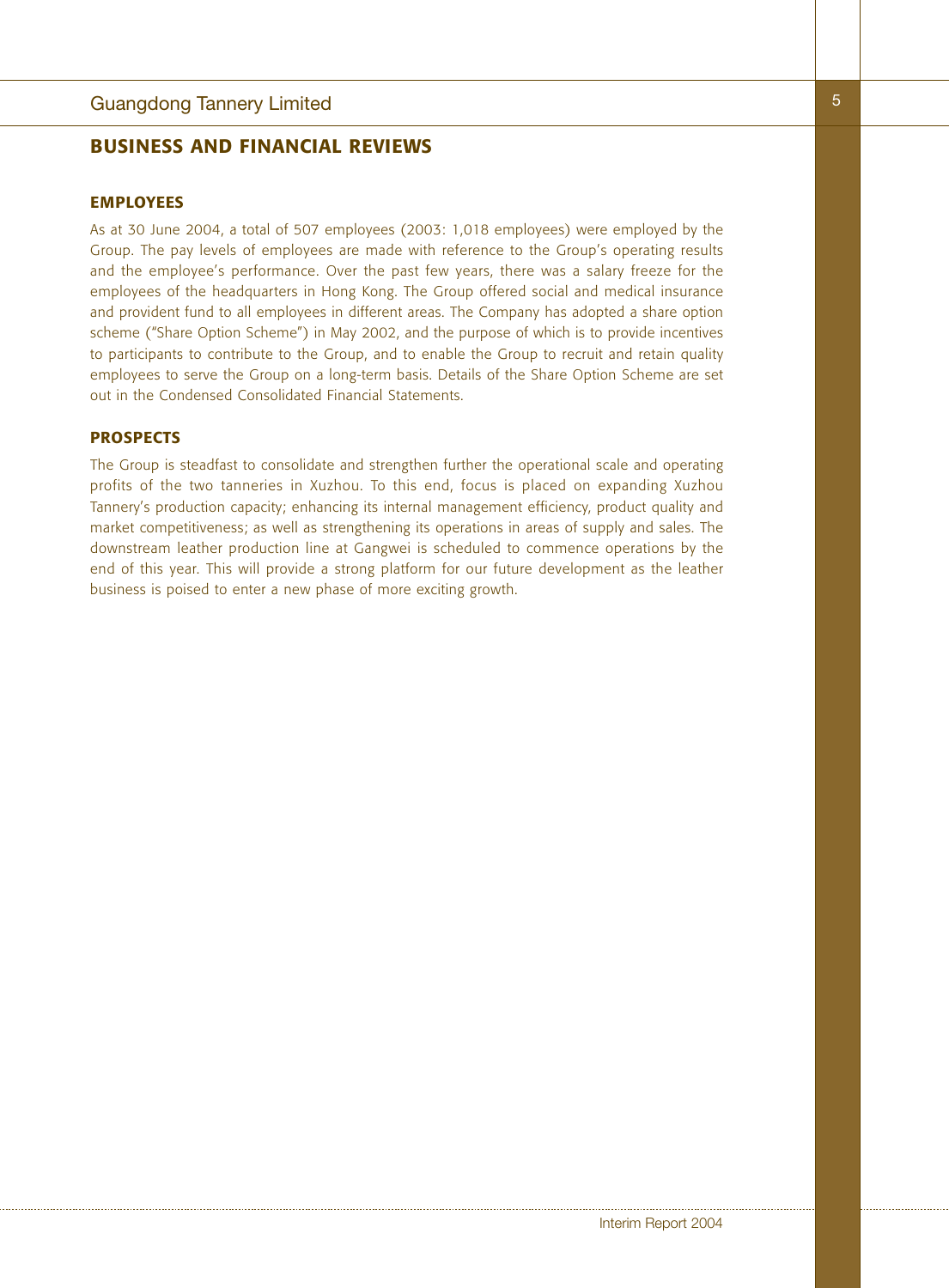## **CONDENSED CONSOLIDATED PROFIT AND LOSS ACCOUNT**

*Six months ended 30 June 2004*

|                                                                                   |                | <b>Six months ended 30 June</b> |               |  |  |
|-----------------------------------------------------------------------------------|----------------|---------------------------------|---------------|--|--|
|                                                                                   |                | 2004                            | 2003          |  |  |
|                                                                                   | <b>Notes</b>   | <b>HK\$'000</b>                 | HK\$'000      |  |  |
|                                                                                   |                | (Unaudited)                     | (Unaudited)   |  |  |
| <b>TURNOVER</b>                                                                   | $\overline{2}$ | 162,836                         | 142,380       |  |  |
| Cost of sales                                                                     |                | (146, 262)                      | (132, 169)    |  |  |
| Gross profit                                                                      |                | 16,574                          | 10,211        |  |  |
| Other revenue and gains                                                           |                | 1,640                           | 1,707         |  |  |
| Selling and distribution costs                                                    |                | (842)                           | (1, 195)      |  |  |
| Administrative expenses                                                           |                | (11, 952)                       | (11, 511)     |  |  |
| Other operating income, net                                                       |                | 291                             | 709           |  |  |
| PROFIT/(LOSS) FROM OPERATING ACTIVITIES                                           | 2, 3           | 5,711                           | (79)          |  |  |
| Finance costs                                                                     | $\overline{4}$ | (3, 104)                        | (2, 589)      |  |  |
| <b>PROFIT/(LOSS) BEFORE TAX</b>                                                   |                | 2,607                           | (2,668)       |  |  |
| Tax                                                                               | 5              |                                 | 286           |  |  |
| NET PROFIT/(LOSS) FROM ORDINARY ACTIVITIES<br><b>ATTRIBUTABLE TO SHAREHOLDERS</b> |                | 2,607                           | (2, 382)      |  |  |
| <b>EARNINGS/(LOSS) PER SHARE</b>                                                  | $\overline{7}$ |                                 |               |  |  |
| $-$ Basic                                                                         |                | 0.50 cent                       | $(0.45)$ cent |  |  |
| - Diluted                                                                         |                | N/A                             | N/A           |  |  |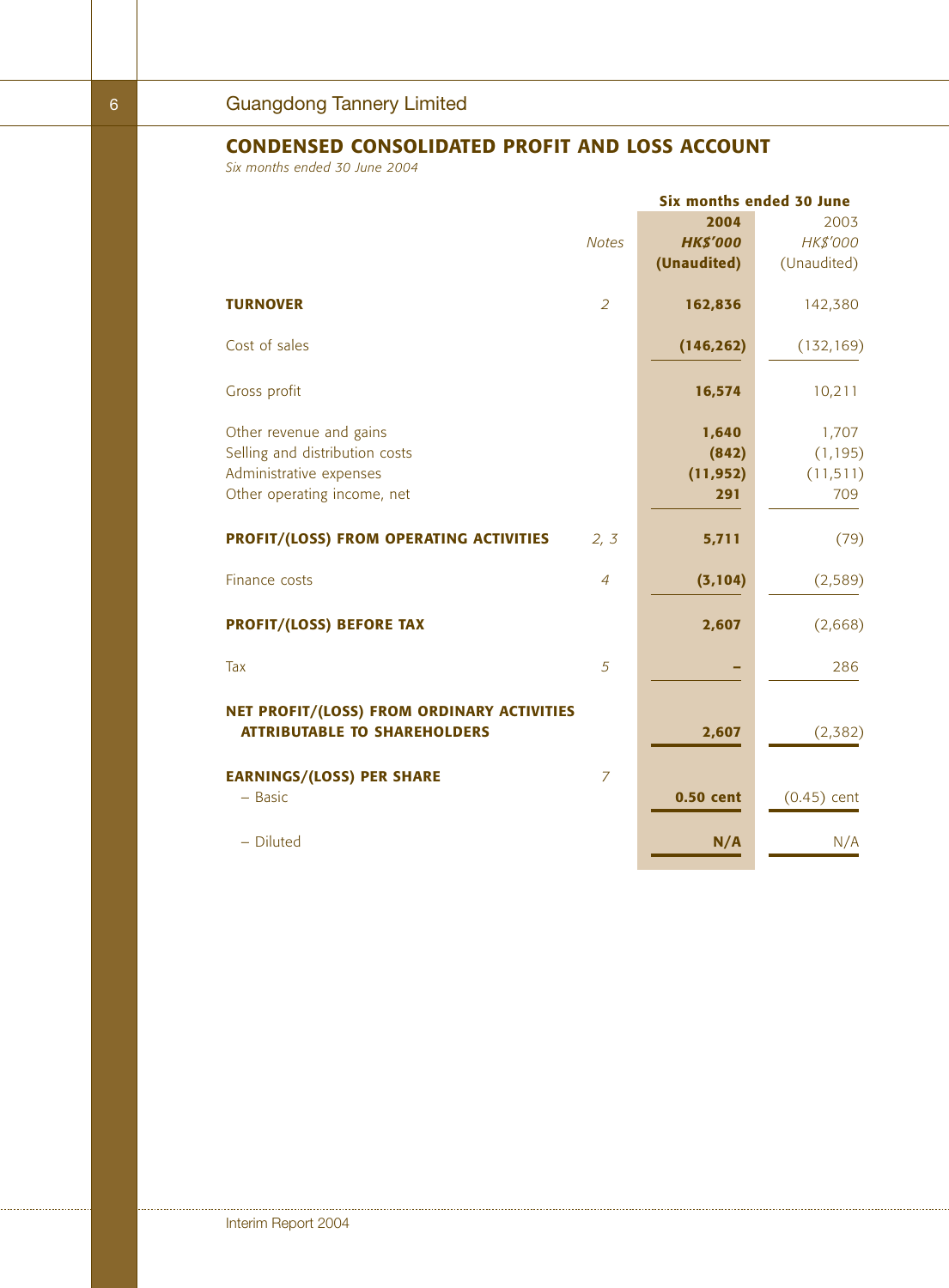# **CONDENSED CONSOLIDATED BALANCE SHEET**

*30 June 2004*

|                                                        | <b>Notes</b> | 30 June<br>2004<br><b>HK\$'000</b><br>(Unaudited) | 31 December<br>2003<br>HK\$'000<br>(Audited) |
|--------------------------------------------------------|--------------|---------------------------------------------------|----------------------------------------------|
| <b>NON-CURRENT ASSETS</b><br><b>Fixed assets</b>       |              | 114,375                                           |                                              |
|                                                        |              |                                                   | 118,406                                      |
| <b>CURRENT ASSETS</b>                                  |              |                                                   |                                              |
| Inventories                                            | 8            | 205,457                                           | 221,395                                      |
| Receivables, prepayments and deposits                  | 9            | 71,395                                            | 47,683                                       |
| Tax recoverable                                        |              | 7,064                                             | 7,031                                        |
| Loan to an officer                                     |              | 947                                               | 970                                          |
| Cash and bank balances                                 | 10           | 59,677                                            | 84,332                                       |
|                                                        |              | 344,540                                           | 361,411                                      |
|                                                        |              |                                                   |                                              |
| <b>CURRENT LIABILITIES</b><br>Trade and bills payables | 11           | (69, 677)                                         | (67, 725)                                    |
| Accruals and other liabilities                         |              | (23, 811)                                         | (25, 720)                                    |
| Due to a PRC joint venture partner                     | 12           | (1, 131)                                          | (1, 131)                                     |
| Loans from immediate holding company                   | 13           | (46, 148)                                         | (45, 957)                                    |
| Loan from a fellow subsidiary                          | 14           | (54, 600)                                         | (54,600)                                     |
| <b>Bank borrowings</b>                                 |              | (9, 264)                                          | (33,091)                                     |
| Provisions                                             | 15           | (72,600)                                          | (72,600)                                     |
|                                                        |              | (277, 231)                                        | (300, 824)                                   |
| <b>NET CURRENT ASSETS</b>                              |              | 67,309                                            | 60,587                                       |
| <b>TOTAL ASSETS LESS CURRENT LIABILITIES</b>           |              | 181,684                                           | 178,993                                      |
| <b>NON-CURRENT LIABILITIES</b>                         |              |                                                   |                                              |
| Deferred tax liabilities                               |              | (8, 833)                                          | (8,833)                                      |
|                                                        |              | 172,851                                           | 170,160                                      |
| <b>CAPITAL AND RESERVES</b>                            |              |                                                   |                                              |
| Issued capital                                         | 16           | 52,415                                            | 52,415                                       |
| <b>Reserves</b>                                        | 18           | 120,436                                           | 117,745                                      |
|                                                        |              | 172,851                                           | 170,160                                      |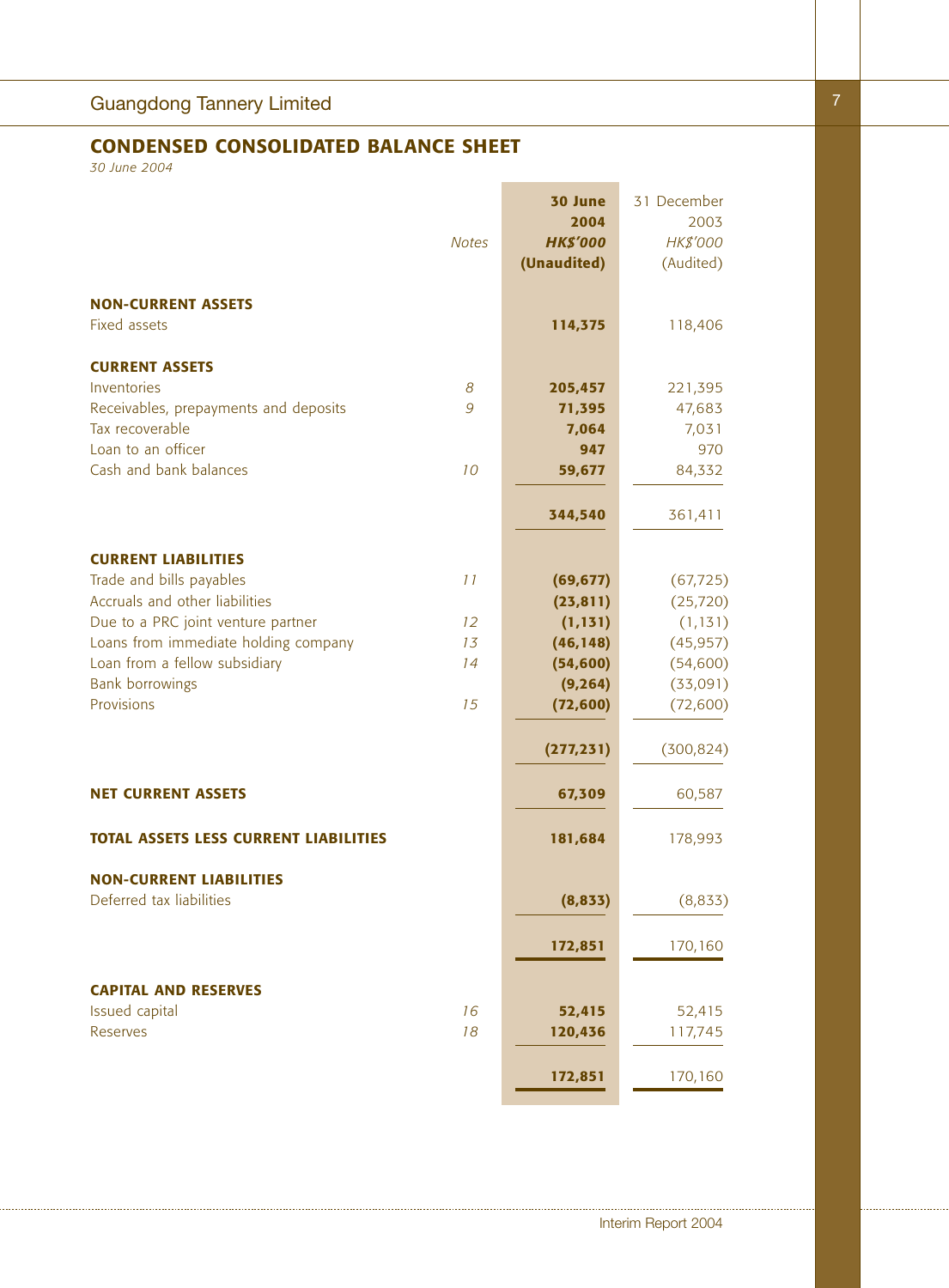# **CONDENSED CONSOLIDATED SUMMARY STATEMENT OF CHANGES IN EQUITY**

*Six months ended 30 June 2004*

|                                                                                                      | Six months ended 30 June |                                        |                                 |
|------------------------------------------------------------------------------------------------------|--------------------------|----------------------------------------|---------------------------------|
|                                                                                                      | <b>Notes</b>             | 2004<br><b>HK\$'000</b><br>(Unaudited) | 2003<br>HK\$'000<br>(Unaudited) |
| Total equity at 1 January:                                                                           |                          | 170,160                                | 275,643                         |
| Deficit arising on revaluation of properties                                                         | 18                       |                                        | (9,103)                         |
| Exchange differences on translation of the financial<br>statements of subsidiaries in Mainland China | 18                       | 84                                     | 5                               |
| Net gains/(losses) not recognised in the profit<br>and loss account                                  |                          | 84                                     | (9,098)                         |
| Net profit/(loss) for the period from ordinary<br>activities attributable to shareholders            |                          | 2,607                                  | (2,382)                         |
| Total equity at 30 June                                                                              |                          | 172,851                                | 264,163                         |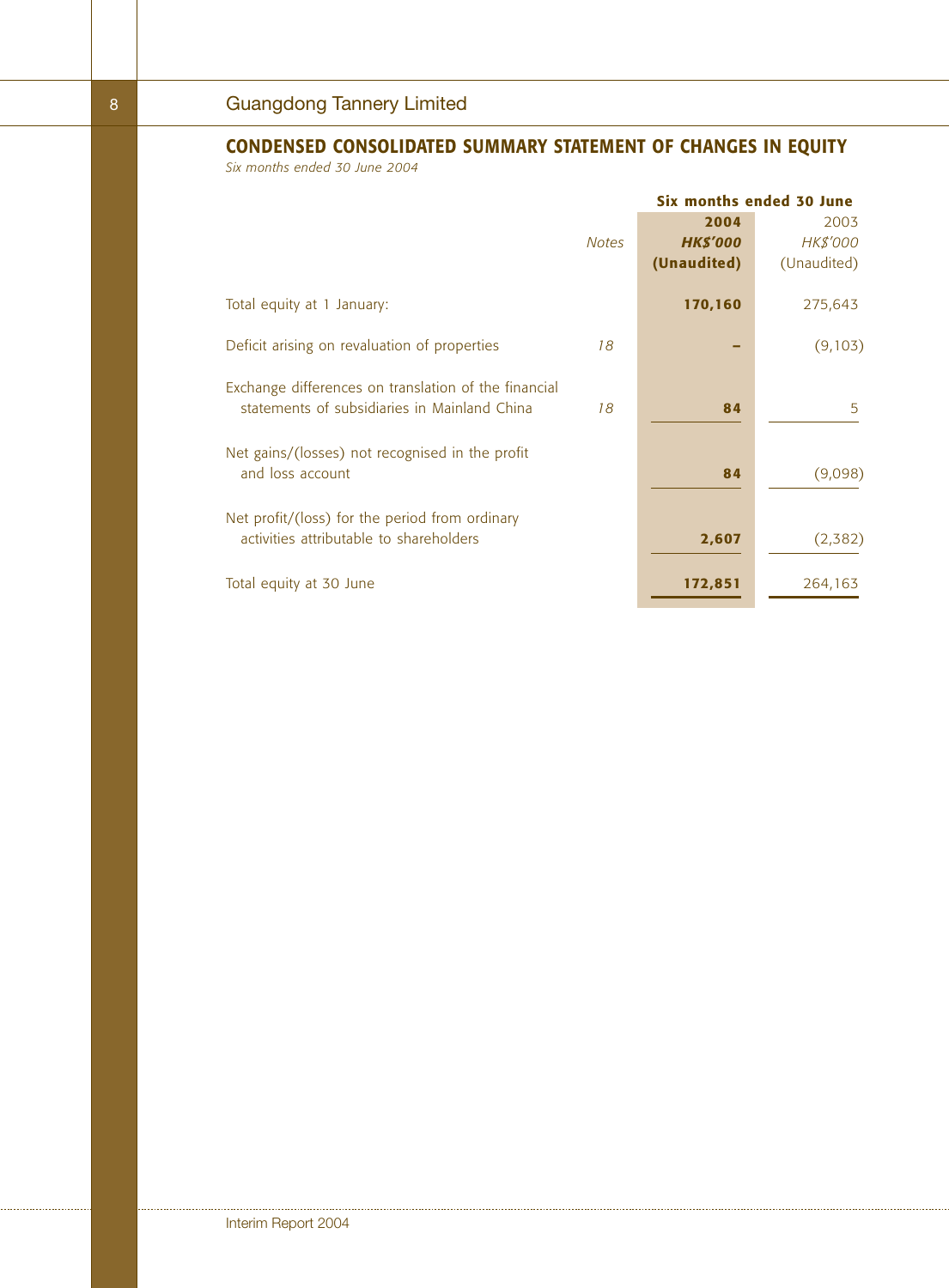## **CONDENSED CONSOLIDATED CASH FLOW STATEMENT**

*Six months ended 30 June 2004*

|                                                   |                 | <b>Six months ended 30 June</b> |
|---------------------------------------------------|-----------------|---------------------------------|
|                                                   | 2004            | 2003                            |
| <b>Note</b>                                       | <b>HK\$'000</b> | HK\$'000                        |
|                                                   | (Unaudited)     | (Unaudited)                     |
|                                                   |                 |                                 |
| <b>CASH FLOWS FROM OPERATING ACTIVITIES</b>       |                 |                                 |
| Cash used in operations                           | (20, 815)       | (45, 584)                       |
| Interest received                                 | 542             | 94                              |
| Interest paid                                     | (3, 104)        | (2, 438)                        |
| Net cash outflow from operating activities        | (23, 377)       | (47,928)                        |
| <b>CASH FLOWS FROM INVESTING ACTIVITIES</b>       |                 |                                 |
| Purchases of fixed assets                         | (1, 299)        | (2,046)                         |
| Proceeds from disposal of fixed assets            | 5               | 12,178                          |
| Disposal of a subsidiary                          |                 | 7,998                           |
| Repayment of loans to an officer                  | 23              | 22                              |
| Decrease in pledged bank balances                 | 3,748           | 9,865                           |
|                                                   |                 |                                 |
| Net cash inflow from investing activities         | 2,477           | 28,017                          |
| <b>CASH FLOWS FROM FINANCING ACTIVITIES</b>       |                 |                                 |
| New loans from immediate holding company          | 10,350          |                                 |
| New bank loans                                    |                 | 57,847                          |
| Repayment of a loan from a fellow subsidiary      |                 | (9, 418)                        |
| Repayment of loans from immediate holding company | (10, 364)       |                                 |
| Repayment of bank loans                           | (8,665)         | (55, 781)                       |
| Net cash outflow from financing activities        | (8, 679)        | (7, 352)                        |
|                                                   |                 |                                 |
| NET DECREASE IN CASH AND CASH EQUIVALENTS         | (29, 579)       | (27, 263)                       |
| Cash and cash equivalents at beginning of period  | 76,977          | 51,854                          |
| Effect of foreign exchange rate changes, net      | 246             |                                 |
| CASH AND CASH EQUIVALENTS AT END OF PERIOD        | 47,644          | 24,591                          |
| <b>ANALYSIS OF BALANCES OF CASH AND</b>           |                 |                                 |
| <b>CASH EQUIVALENTS</b>                           |                 |                                 |
| Cash and bank balances<br>10                      | 47,644          | 24,591                          |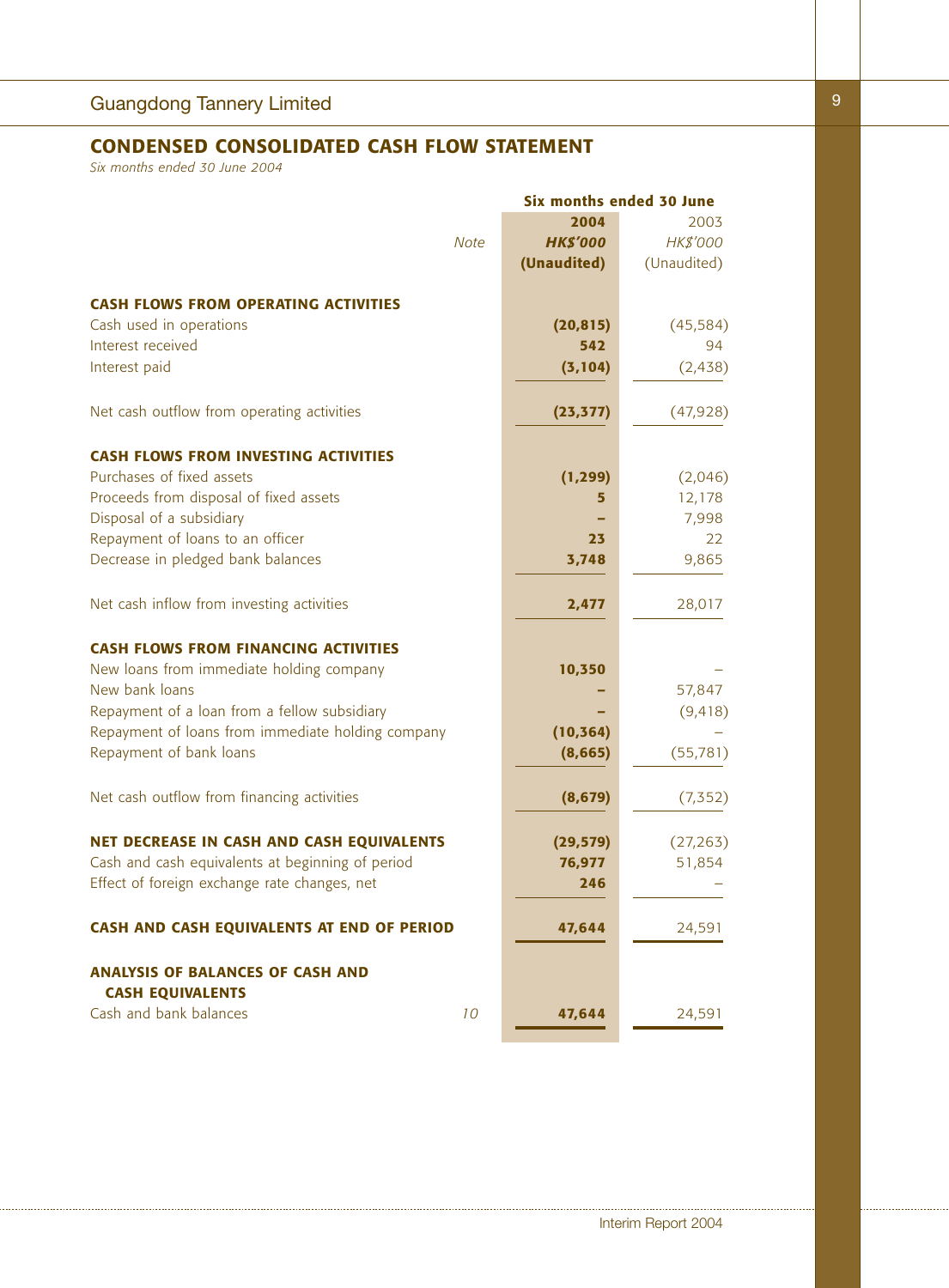### **1. BASIS OF PREPARATION AND ACCOUNTING POLICIES**

These unaudited condensed consolidated interim financial statements of the Group have been prepared in accordance with Statement of Standard Accounting Practice ("SSAP") 25 "Interim financial reporting" issued by the Hong Kong Institute of Certified Public Accountants. The accounting policies and basis of preparation used in the preparation of these unaudited condensed consolidated interim financial statements are consistent with those used in the Group's audited annual financial statements for the year ended 31 December 2003.

#### **2. SEGMENT INFORMATION**

The Group's operating businesses are structured and managed separately, according to the nature of their operations and the products and services they provide. Each of the Group's business segments represents a strategic business unit that offers products and services which are subject to risks and returns that are different from those of the other business segments. Summary details of the business segments are as follows:

- (a) the leather processing segment processes raw leather to finished leather for use in the leather ware products manufacturing industry mainly in the mainland of the People's Republic of China (the "PRC" or "Mainland China");
- (b) the merchandise trading segment purchases commodities from overseas and sells to customers in Mainland China;
- (c) the property investment segment invests in residential and commercial properties in Hong Kong and Mainland China for rental income purpose; and
- (d) the corporate and other segment mainly comprises the Group's corporate income and expense items.

In determining the Group's geographical segments, revenues and results are attributed to the segments based on the location of the customers.

There were no intersegment sales and transfers during the periods.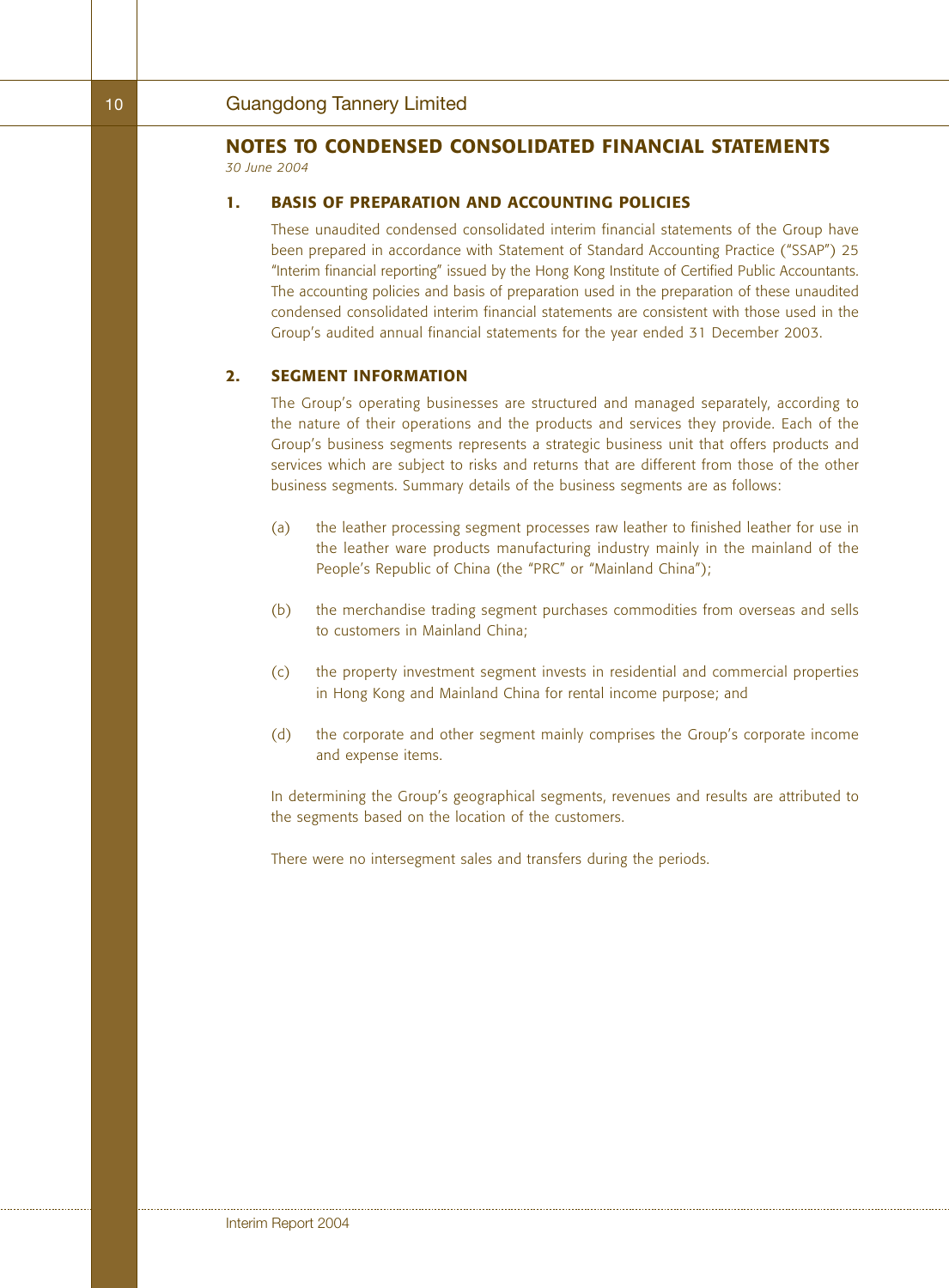## **2. SEGMENT INFORMATION** *(continued)*

## **(a) Business segments**

The following table presents revenue, profit/(loss) and other information for the Group's business segments.

|                                  | <b>Leather processing</b> |             | <b>Merchandise trading</b>             |                          | <b>Property investment</b> |             | <b>Corporate and other</b> |             | <b>Consolidated</b> |             |
|----------------------------------|---------------------------|-------------|----------------------------------------|--------------------------|----------------------------|-------------|----------------------------|-------------|---------------------|-------------|
|                                  | <b>Six months</b>         |             | <b>Six months</b><br><b>Six months</b> |                          | <b>Six months</b>          |             | <b>Six months</b>          |             |                     |             |
|                                  | ended 30 June             |             | ended 30 June                          |                          | ended 30 June              |             | ended 30 June              |             | ended 30 June       |             |
|                                  | 2004                      | 2003        | 2004                                   | 2003                     | 2004                       | 2003        | 2004                       | 2003        | 2004                | 2003        |
|                                  | <b>HKS'000</b>            | HK\$'000    | <b>HK\$'000</b>                        | HK\$'000                 | <b>HK\$'000</b>            | HK\$'000    | <b>HK\$'000</b>            | HK\$'000    | <b>HK\$'000</b>     | HK\$'000    |
|                                  | (Unaudited)               | (Unaudited) | (Unaudited)                            | (Unaudited)              | (Unaudited)                | (Unaudited) | (Unaudited)                | (Unaudited) | (Unaudited)         | (Unaudited) |
| Segment revenue:                 |                           |             |                                        |                          |                            |             |                            |             |                     |             |
| Sales to external customers      | 162,836                   | 142,380     |                                        |                          |                            |             |                            |             | 162,836             | 142,380     |
| Other revenue (excluding         |                           |             |                                        |                          |                            |             |                            |             |                     |             |
| exchange gains/(losses), net)    | 596                       | 575         |                                        | $\overline{a}$           | 471                        | 991         | 31                         | 47          | 1,098               | 1,613       |
| Exchange gains/(losses), net     | 1,526                     | 54          |                                        | ÷                        |                            | ÷           | 87                         | (4)         | 1,613               | 50          |
|                                  |                           |             |                                        |                          |                            |             |                            |             |                     |             |
| Total                            | 164,958                   | 143,009     |                                        |                          | 471                        | 991         | 118                        | 43          | 165,547             | 144,043     |
|                                  |                           |             |                                        |                          |                            |             |                            |             |                     |             |
| Segment results                  | 9,360                     | 2,107       |                                        |                          | 396                        | 1,990       | (4, 587)                   | (4,270)     | 5,169               | (173)       |
| Interest income                  |                           |             |                                        |                          |                            |             |                            |             | 542                 | 94          |
|                                  |                           |             |                                        |                          |                            |             |                            |             |                     |             |
| Profit/(loss) from operating     |                           |             |                                        |                          |                            |             |                            |             |                     |             |
| activities                       |                           |             |                                        |                          |                            |             |                            |             | 5,711               | (79)        |
| Finance costs                    |                           |             |                                        |                          |                            |             |                            |             | (3, 104)            | (2, 589)    |
|                                  |                           |             |                                        |                          |                            |             |                            |             |                     |             |
| Profit/(loss) before tax         |                           |             |                                        |                          |                            |             |                            |             | 2,607               | (2,668)     |
| Tax                              |                           |             |                                        |                          |                            |             |                            |             |                     | 286         |
|                                  |                           |             |                                        |                          |                            |             |                            |             |                     |             |
| Net profit/(loss) for the period |                           |             |                                        |                          |                            |             |                            |             |                     |             |
| from ordinary activities         |                           |             |                                        |                          |                            |             |                            |             |                     |             |
| attributable to shareholders     |                           |             |                                        |                          |                            |             |                            |             | 2,607               | (2, 382)    |
|                                  |                           |             |                                        |                          |                            |             |                            |             |                     |             |
| Other segment information:       |                           |             |                                        |                          |                            |             |                            |             |                     |             |
| Capital expenditure              | 1,279                     | 2,037       |                                        |                          |                            |             | 20                         | 9           | 1,299               | 2,046       |
| Depreciation                     | 5,716                     | 7,973       |                                        | $\overline{\phantom{a}}$ | ٠                          | ÷,          | 18                         | 52          | 5,734               | 8,025       |
| Revaluation deficit/(surplus) on |                           |             |                                        |                          |                            |             |                            |             |                     |             |
| properties                       |                           | 23          |                                        |                          | ٠                          | (1,300)     | ٠                          |             |                     | (1,277)     |
| Other non-cash expenses          | 39                        | 9           |                                        |                          |                            | ÷,          | 72                         | 974         | 111                 | 983         |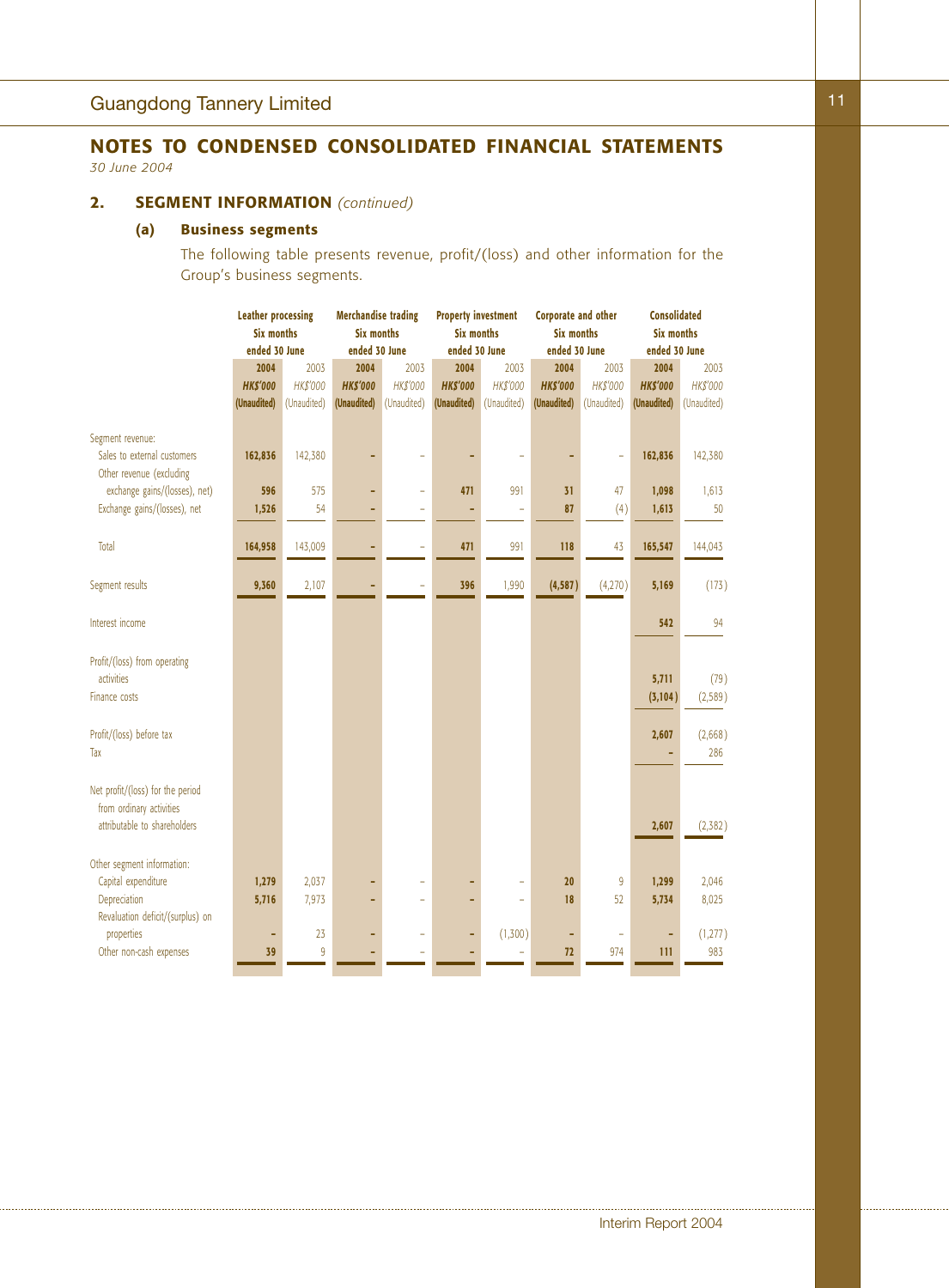## **2. SEGMENT INFORMATION** *(continued)*

## **(b) Geographical segments**

The following table presents revenue for the Group's geographical segments.

|                                                                                                       |                | <b>Mainland China</b><br>Six months<br>ended 30 June | <b>Hong Kong</b><br>Six months<br>ended 30 June |          | <b>Consolidated</b><br>Six months<br>ended 30 June |             |  |
|-------------------------------------------------------------------------------------------------------|----------------|------------------------------------------------------|-------------------------------------------------|----------|----------------------------------------------------|-------------|--|
|                                                                                                       | 2004           | 2003                                                 | 2004                                            | 2003     | 2004                                               | 2003        |  |
|                                                                                                       | <b>HKS'000</b> | <b>HK\$'000</b>                                      | <b>HKS'000</b>                                  | HK\$'000 | <b>HKS'000</b>                                     | HK\$'000    |  |
|                                                                                                       | (Unaudited)    | (Unaudited)                                          | <b>(Unaudited)</b> (Unaudited)                  |          | (Unaudited)                                        | (Unaudited) |  |
| Segment revenue:<br>Sales to external<br>customers<br>Other revenue<br>(excluding)<br>exchange gains/ | 162,836        | 142,380                                              |                                                 |          | 162,836                                            | 142,380     |  |
| (losses), net)                                                                                        | 1,037          | 1,168                                                | 61                                              | 445      | 1,098                                              | 1,613       |  |
| Exchange gains/<br>(losses), net                                                                      | 1,488          | 54                                                   | 125                                             | (4)      | 1,613                                              | 50          |  |
| Total                                                                                                 | 165,361        | 143,602                                              | 186                                             | 441      | 165,547                                            | 144,043     |  |

## **3. PROFIT/(LOSS) FROM OPERATING ACTIVITIES**

The profit/(loss) from operating activities is arrived at after charging/(crediting):

|                                                 | Six months ended 30 June |                 |  |
|-------------------------------------------------|--------------------------|-----------------|--|
|                                                 | 2004                     | 2003            |  |
|                                                 | <b>HK\$'000</b>          | <b>HK\$'000</b> |  |
|                                                 | (Unaudited)              | (Unaudited)     |  |
| Cost of inventories sold                        | 146,262                  | 132,169         |  |
| Depreciation of fixed assets                    | 5,734                    | 8,025           |  |
| Staff costs (including directors' remuneration) |                          |                 |  |
| Wages and salaries                              | 7,917                    | 10,602          |  |
| Redundancy payment                              | 1,211                    |                 |  |
| Pension scheme contributions (defined           |                          |                 |  |
| contribution scheme)                            | 485                      | 662             |  |
| Less: Forfeited contributions                   |                          |                 |  |
|                                                 |                          |                 |  |
| Net pension scheme contributions                | 485                      | 662             |  |
|                                                 |                          |                 |  |
|                                                 | 9,613                    | 11,264          |  |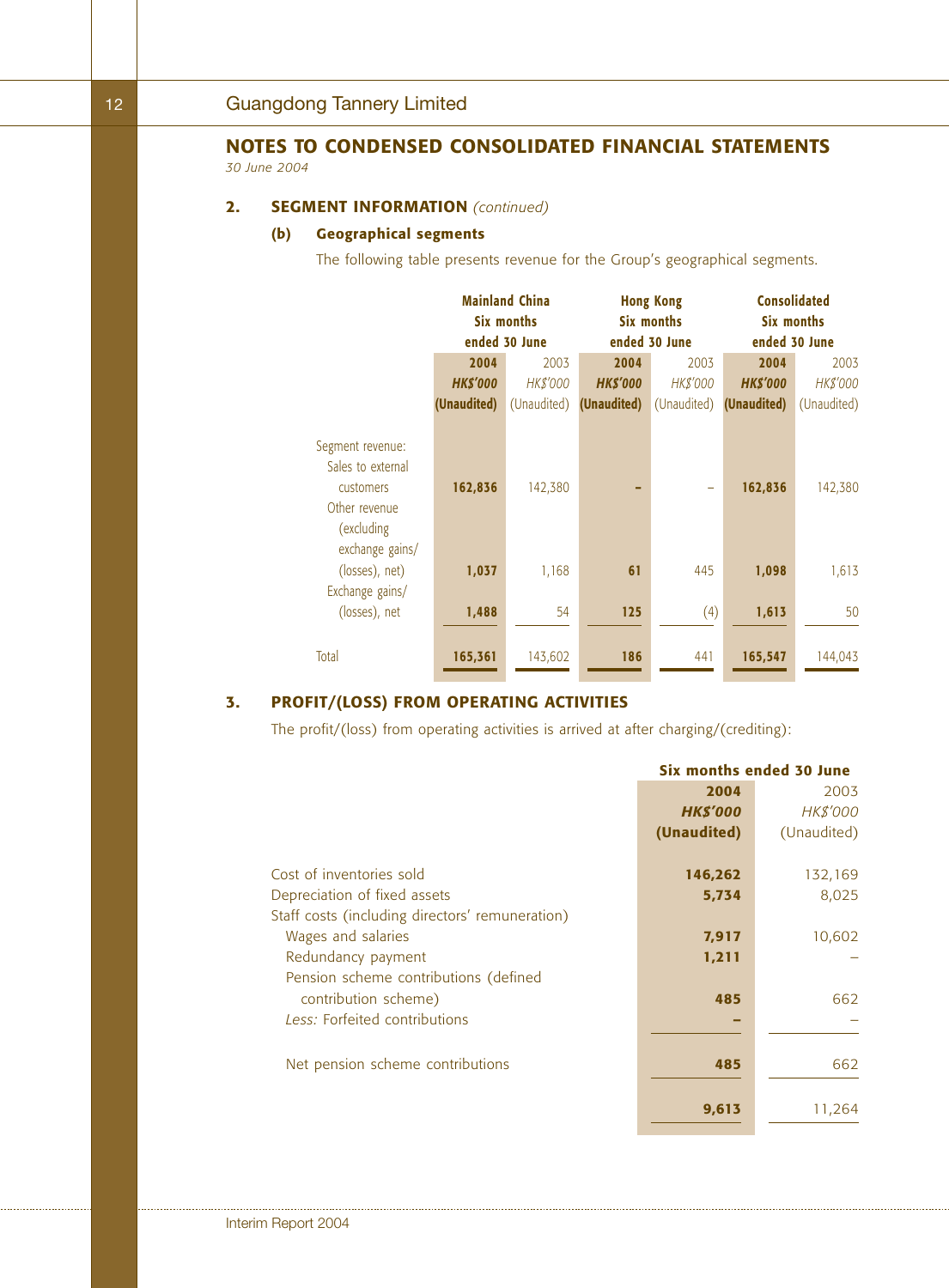## **3. PROFIT/(LOSS) FROM OPERATING ACTIVITIES** *(continued)*

The profit/(loss) from operating activities is arrived at after charging/(crediting): *(continued)*

|                                                                     | Six months ended 30 June |             |  |
|---------------------------------------------------------------------|--------------------------|-------------|--|
|                                                                     | 2004                     | 2003        |  |
|                                                                     | <b>HK\$'000</b>          | HK\$'000    |  |
|                                                                     | (Unaudited)              | (Unaudited) |  |
|                                                                     |                          |             |  |
| Minimum operating lease payment in respect<br>of land and buildings | 161                      | 182         |  |
| Other rental income                                                 | (188)                    | (154)       |  |
| Interest income                                                     | (542)                    | (94)        |  |
| Gross rental income from investment properties                      | (471)                    | (850)       |  |
| Less: Outgoings from investment properties                          | 71                       | 231         |  |
|                                                                     |                          |             |  |
| Net rental income                                                   | (400)                    | (619)       |  |
|                                                                     |                          |             |  |
| Expenses/(income) included in other operating                       |                          |             |  |
| income, net                                                         |                          |             |  |
| Exchange gains, net                                                 | (1, 613)                 | (50)        |  |
| Loss/(gain) on disposal of fixed assets, net                        | 27                       | (380)       |  |
| Surplus arising on revaluation of investment properties             |                          | (1,300)     |  |
| Deficit arising on revaluation of leasehold                         |                          |             |  |
| land and buildings                                                  |                          | 23          |  |
| Loss on disposal of a subsidiary                                    |                          | 15          |  |
| Write-off of fixed assets                                           | 84                       | 983         |  |
| Redundancy payment                                                  | 1,211                    |             |  |
|                                                                     |                          |             |  |
|                                                                     | (291)                    | (709)       |  |

## **4. FINANCE COSTS**

This represented interest on bank borrowings and loans from the Company's immediate holding company and a fellow subsidiary of the Company during the period.

These bank and other borrowings are wholly repayable within five years.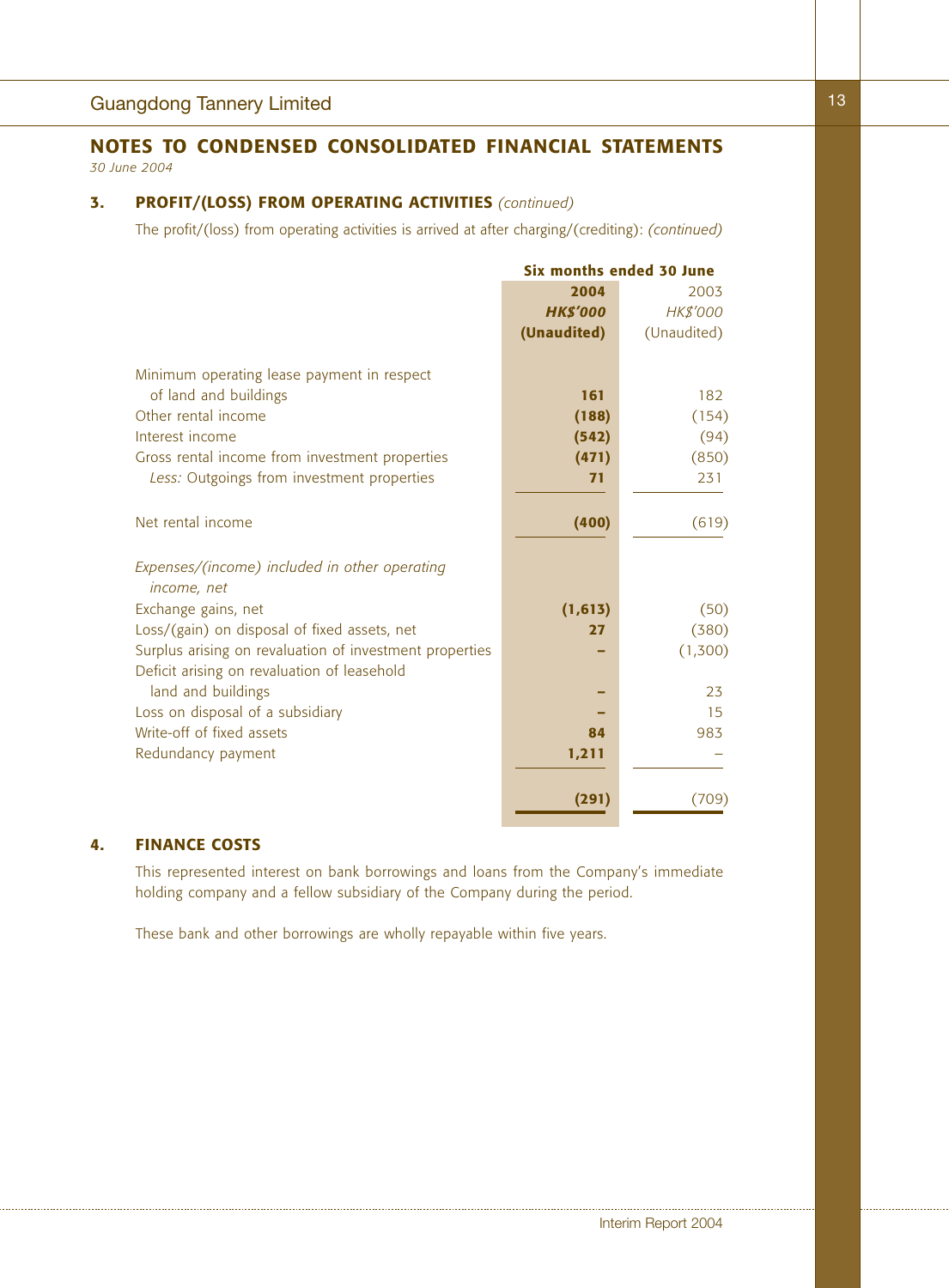#### **5. TAX**

No provision for Hong Kong profits tax has been made as the Group had no assessable profits arising in Hong Kong during the period (2003: Nil). No provision for Mainland China and overseas profits tax has been made (2003: Nil) as there were no assessable profits arising from the subsidiaries of the Company in Mainland China and overseas during the period or the subsidiaries of the Company in Mainland China and overseas have tax losses brought forward from prior years to offset the assessable income during the period.

|                                 | Six months ended 30 June |                 |  |
|---------------------------------|--------------------------|-----------------|--|
|                                 | 2004                     | 2003            |  |
|                                 | <b>HK\$'000</b>          | <b>HK\$'000</b> |  |
|                                 | (Unaudited)              | (Unaudited)     |  |
|                                 |                          |                 |  |
| Group:                          |                          |                 |  |
| Current - Hong Kong             |                          |                 |  |
| Charge for the period           |                          |                 |  |
| Overprovision in prior periods  |                          | 286             |  |
|                                 |                          |                 |  |
| Total tax credit for the period |                          | 286             |  |
|                                 |                          |                 |  |

#### **6. DIVIDEND**

The directors do not recommend the payment of any interim dividend in respect of the ordinary shares of the Company for the six months ended 30 June 2004 (2003: Nil).

## **7. EARNINGS/(LOSS) PER SHARE**

The calculation of basic earnings per share is based on the unaudited net profit attributable to shareholders for the period of HK\$2,607,000 (2003: net loss of HK\$2,382,000) and the 524,154,000 (2003: 524,154,000) ordinary shares in issue during the period.

A diluted earnings per share amount for the six months ended 30 June 2004 has not been disclosed as the share options outstanding during the period had an anti-dilutive effect on the basic earnings per share for the period.

A diluted loss per share amount for the six months ended 30 June 2003 has not been disclosed as no diluting events existed during that period.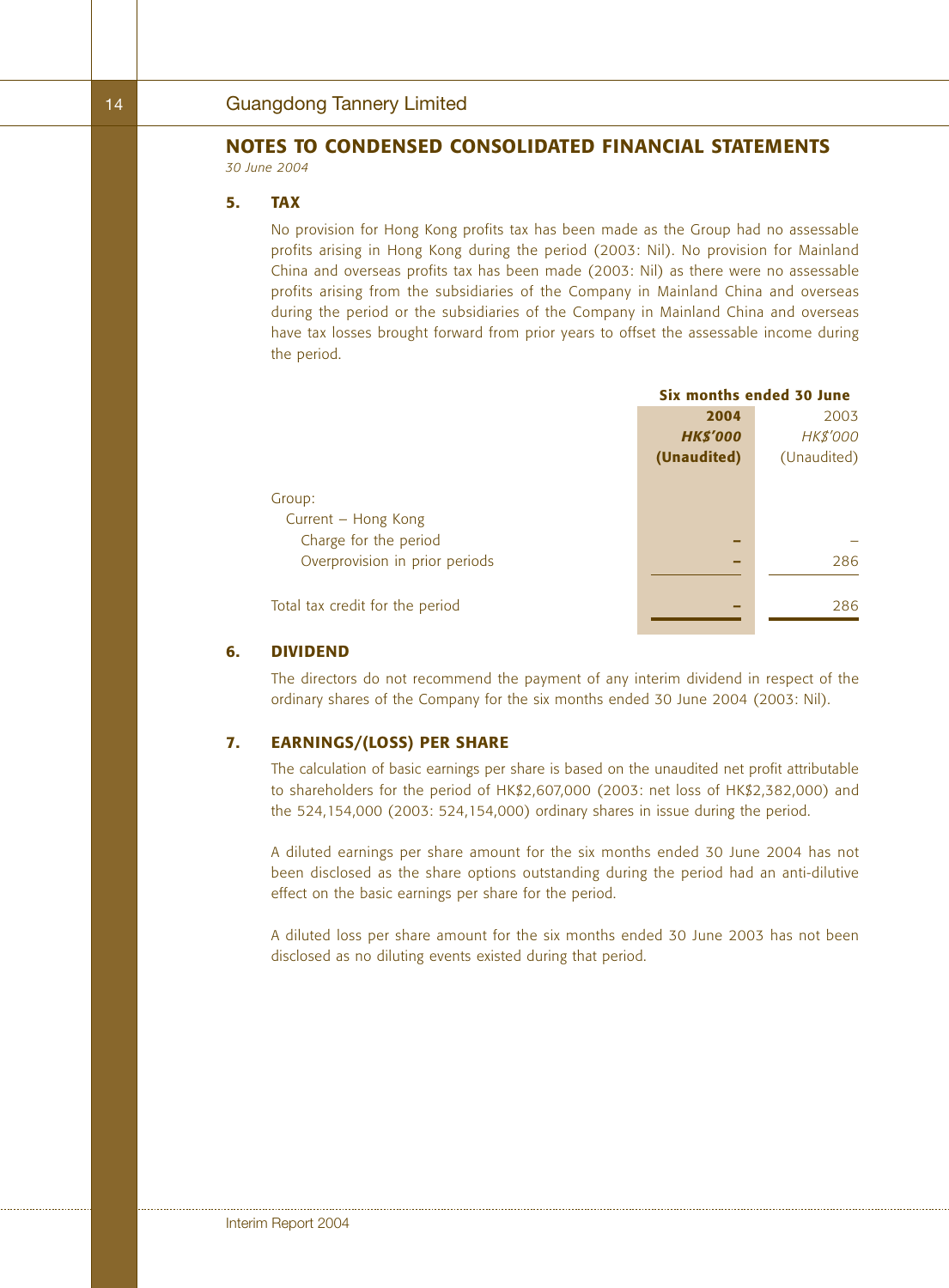#### **8. INVENTORIES**

|                  | 30 June         | 31 December     |
|------------------|-----------------|-----------------|
|                  | 2004            | 2003            |
|                  | <b>HK\$'000</b> | <b>HK\$'000</b> |
|                  | (Unaudited)     | (Audited)       |
|                  |                 |                 |
| Raw materials    | 37,608          | 61,855          |
| Work in progress | 106,293         | 107,246         |
| Finished goods   | 61,556          | 52,294          |
|                  |                 |                 |
|                  | 205,457         | 221,395         |
|                  |                 |                 |

The carrying amount of inventories carried at net realisable value included in the above balance was HK\$35,518,000 as at 30 June 2004 (31 December 2003: HK\$40,854,000).

#### **9. RECEIVABLES, PREPAYMENTS AND DEPOSITS**

As at 30 June 2004, included in the receivables, prepayments and deposits are trade receivables with a net balance of HK\$34,523,000 (31 December 2003: HK\$17,162,000) due from the Group's customers.

The Group's trading terms with customers are mainly on credit, except for new customers, where payment in advance is normally required. Invoices are normally payable within 30 days of issuance, except for certain well-established customers, where the terms are extended for two to three months. Credit limits are set for customers. The Group seeks to maintain tight control over its outstanding receivables in order to minimise credit risk. Overdue balances are regularly reviewed by senior management.

As at 30 June 2004, the ageing analysis of the Group's trade receivables, based on payment due date, is as follows:

|                                                                                                         | 30 June<br>2004<br><b>HK\$'000</b><br>(Unaudited) | 31 December<br>2003<br><b>HK\$'000</b><br>(Audited) |
|---------------------------------------------------------------------------------------------------------|---------------------------------------------------|-----------------------------------------------------|
| Within 3 months<br>More than 3 months and less than 6 months<br>More than 6 months and less than 1 year | 34,858<br>109                                     | 17,479<br>10<br>244                                 |
| More than 1 year                                                                                        | 33,307                                            | 34,835                                              |
| Less: Provision for doubtful debts                                                                      | 68,274<br>(33, 751)                               | 52,568<br>(35, 406)                                 |
|                                                                                                         | 34,523                                            | 17,162                                              |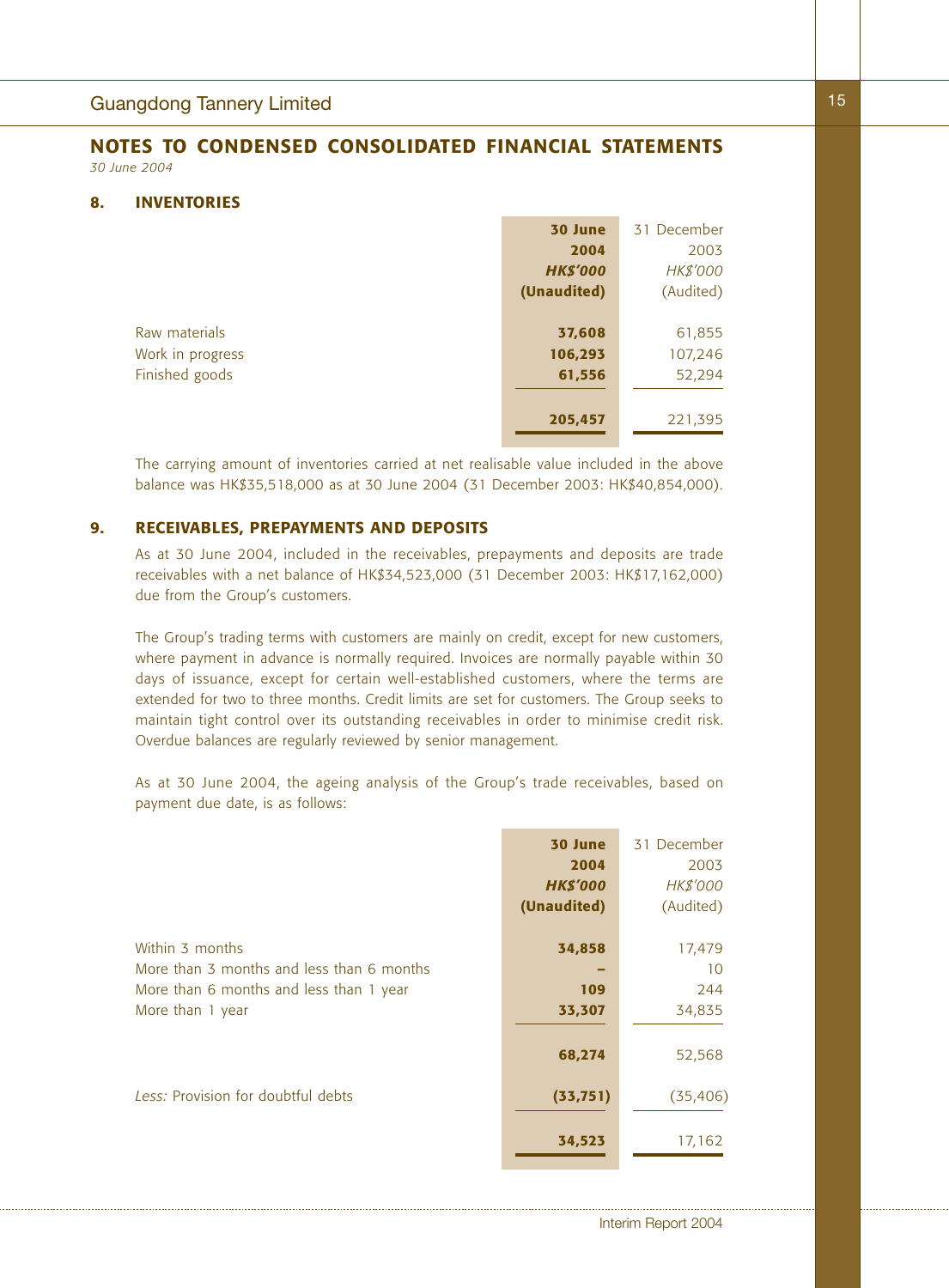#### **10. CASH AND BANK BALANCES**

|                               | 30 June         | 31 December     |
|-------------------------------|-----------------|-----------------|
|                               | 2004            | 2003            |
|                               | <b>HK\$'000</b> | <b>HK\$'000</b> |
|                               | (Unaudited)     | (Audited)       |
|                               |                 |                 |
| Cash and bank balances        | 59,677          | 84,332          |
| Less: Pledged bank balances * | (3,607)         | (7, 355)        |
| Frozen bank balances **       | (8, 426)        |                 |
|                               |                 |                 |
| Cash and cash equivalents     | 47,644          | 76,977          |
|                               |                 |                 |

- These bank balances were pledged to banks for trading facilities granted.
- \*\* These bank balances were frozen by the PRC authorities, details of which are set out in note 21 to the condensed consolidated financial statements.

### **11. TRADE AND BILLS PAYABLES**

As at 30 June 2004, the ageing analysis of the Group's trade and bills payables, based on payment due date, is as follows:

|                                           | 30 June         | 31 December     |
|-------------------------------------------|-----------------|-----------------|
|                                           | 2004            | 2003            |
|                                           | <b>HK\$'000</b> | <b>HK\$'000</b> |
|                                           | (Unaudited)     | (Audited)       |
|                                           |                 |                 |
| Within 3 months                           | 54,079          | 62,672          |
| More than 3 months and less than 6 months | 12,771          | 2,831           |
| More than 6 months and less than 1 year   | 658             | 67              |
| More than 1 year                          | 2,169           | 2,155           |
|                                           |                 |                 |
|                                           | 69,677          | 67,725          |

### **12. DUE TO A PRC JOINT VENTURE PARTNER**

The amount due to a PRC joint venture partner is unsecured, interest-free and has no fixed terms of repayment.

### **13. LOANS FROM IMMEDIATE HOLDING COMPANY**

The loans represented unsecured loans of RMB38,000,000 and HK\$10,350,000 advanced from GDH Limited ("GDH"), the Company's immediate holding company. The loans bear interest at a rate of 3.8% per annum and were repayable on 30 September 2004.

On 25 May 2004, GDH agreed to extend the repayment due date of the loans to 30 June 2005. Subsequent to the balance sheet date, on 9 September 2004, GDH agreed to further extend the repayment due date of the loans to 30 June 2006.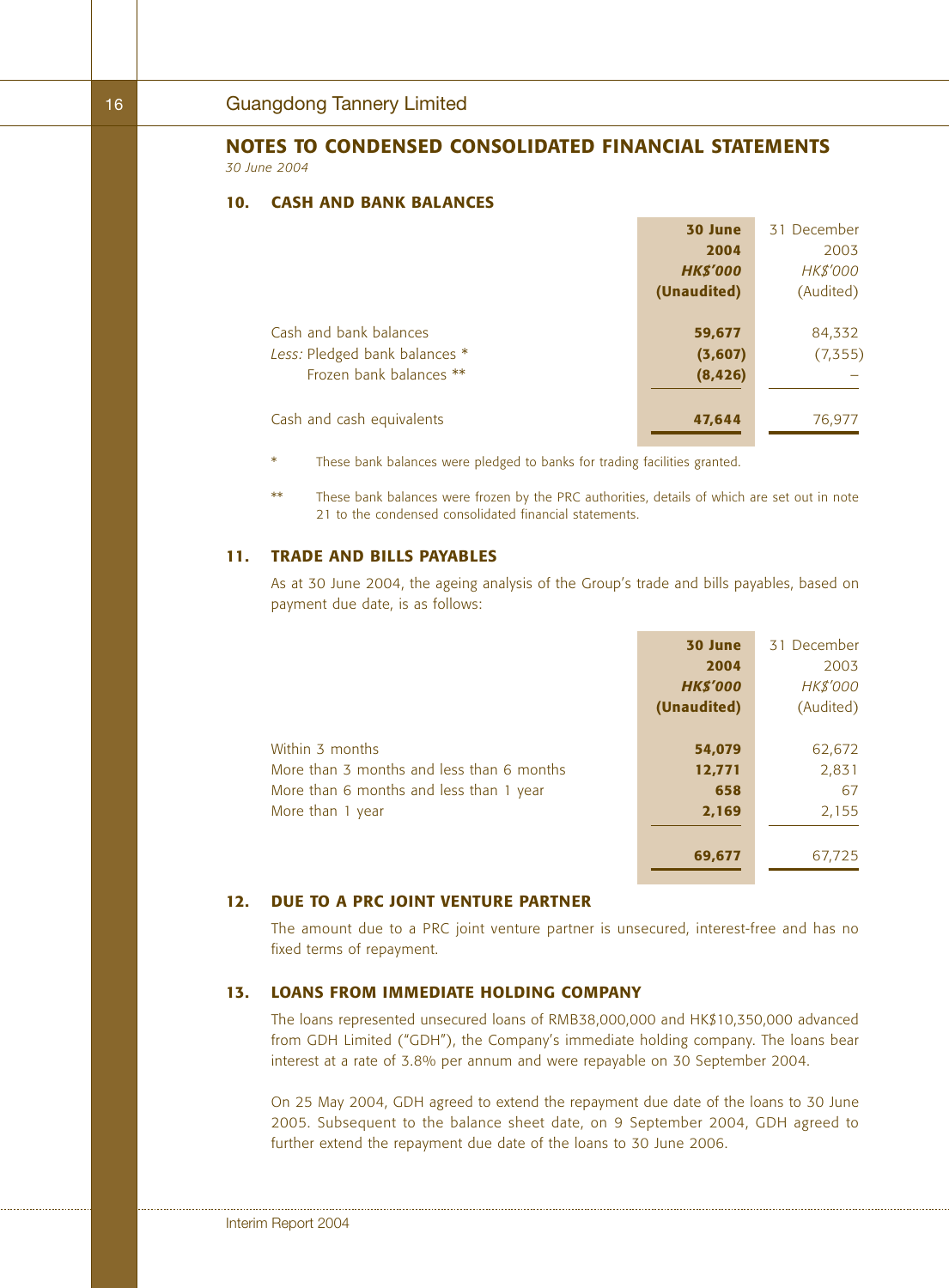#### **14. LOAN FROM A FELLOW SUBSIDIARY**

The loan represented an unsecured loan of US\$7,000,000 advanced from Guangdong Assets Management Limited ("Guangdong Assets Management"), a fellow subsidiary of the Company. The loan bears interest at a rate of 3.8% per annum and was repayable on 31 December 2003.

On 25 May 2004, Guangdong Assets Management agreed to extend the repayment due date of the loan to 30 June 2005. Subsequent to the balance sheet date, on 9 September 2004, Guangdong Assets Management agreed to further extend the repayment due date of the loan to 30 June 2006.

#### **15. PROVISIONS**

|                                       | <b>Tax claim</b><br>penalty by the<br><b>PRC authorities</b><br><b>HK\$'000</b><br>(Unaudited) | Early<br>and tax termination of a<br>joint venture<br>agreement<br><b>HKS'000</b><br>(Unaudited) | <b>Total</b><br><b>HK\$'000</b><br>(Unaudited) |
|---------------------------------------|------------------------------------------------------------------------------------------------|--------------------------------------------------------------------------------------------------|------------------------------------------------|
| At 1 January 2004 and<br>30 June 2004 | 69,600                                                                                         | 3,000                                                                                            | 72,600                                         |

### **(a) Tax claim by the PRC authorities**

With respect to the tax claim of RMB36,989,000 (equivalent to approximately HK\$34,800,000) made by 廣州海關緝私局 (the Anti-Smuggling Bureau of Guangzhou Customs) (the "Guangzhou Customs") to Foshan City Nanhai Tong Yuan Tanning Co., Ltd. ("Tongyuan Tannery"), a wholly-owned subsidiary of the Company established in Mainland China, provisions of HK\$69,600,000 was made as at 31 December 2003 for (a) the tax claim of HK\$34,800,000 by the Guangzhou Customs; and (b) the tax penalty of HK\$34,800,000 that may be imposed by the relevant PRC authorities, which has been provided for by the directors with reference to a PRC legal opinion obtained by them. Details of the claim by the Guangzhou Customs are set out in note 21 to the condensed consolidated financial statements.

#### **(b) Provisions for termination of a joint venture agreement**

With respect to the Group's decision in August 2001 to curtail the operations of Qingdao Nanhai Tannery Co., Ltd. ("Qingdao Tannery") due to its continuous losses, provisions of HK\$3,000,000 was made as at 31 December 2001 for (a) staff redundancy payments of HK\$2,000,000; and (b) a compensation of HK\$1,000,000 to the PRC joint venture partner for early termination of the joint venture agreement of Qingdao Tannery. These provisions were determined based on the relevant employment contracts and the terms of the joint venture agreement.

## **16. SHARE CAPITAL**

There were no changes in the ordinary share in issue of the Company during the six months ended 30 June 2003 and 2004.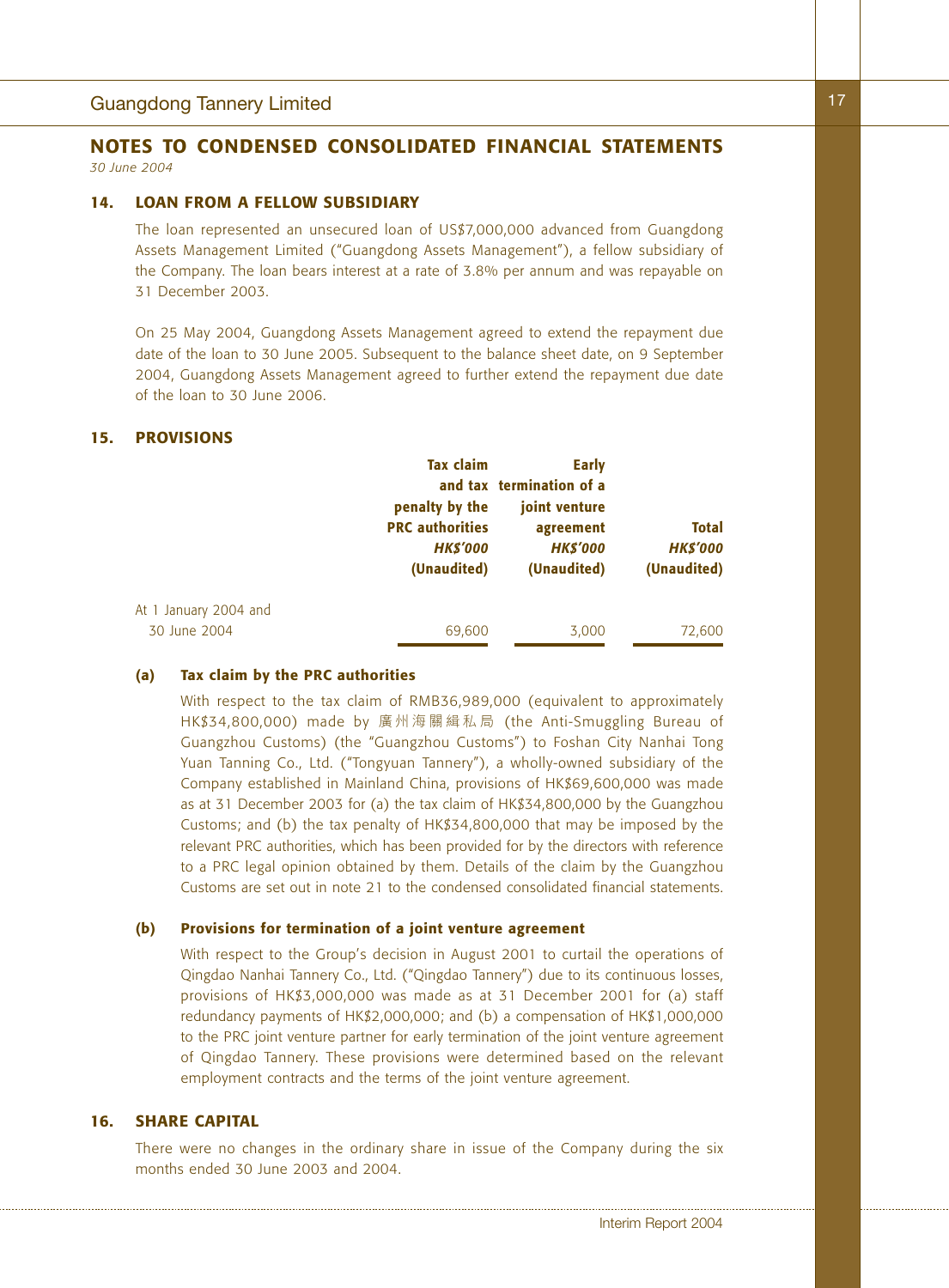## **17. SHARE OPTION SCHEME**

The movements of the Company's share options under its share option scheme during the period are as follows:

|                                       | Number of share options     |                                        |                           |                                                       |                                              |                                                            |                                                                                                    |
|---------------------------------------|-----------------------------|----------------------------------------|---------------------------|-------------------------------------------------------|----------------------------------------------|------------------------------------------------------------|----------------------------------------------------------------------------------------------------|
| Name or<br>category of<br>participant | At 1<br><b>January 2004</b> | <b>Granted</b><br>during<br>the period | At 30<br><b>June 2004</b> | Date of<br>grant of<br>share options*<br>(dd/mm/yyyy) | <b>Exercise</b><br>period of<br>(dd/mm/yyyy) | share options Exercise price of<br>share options**<br>HK\$ | <b>Price of the</b><br>Company's<br>shares at grant<br>date of<br>share options ***<br><b>HK\$</b> |
| <b>Directors</b>                      |                             |                                        |                           |                                                       |                                              |                                                            |                                                                                                    |
| Zhang Chunting                        | 2,500,000                   |                                        | 2,500,000                 | 09/06/2003                                            | $10/09/2003 -$<br>09/09/2008                 | 0.220                                                      | 0.220                                                                                              |
|                                       | ÷,                          | 2,000,000                              | 2,000,000                 | 11/02/2004                                            | $12/05/2004 -$<br>11/05/2009                 | 0.246                                                      | 0.240                                                                                              |
|                                       | 2,500,000                   | 2,000,000                              | 4,500,000                 |                                                       |                                              |                                                            |                                                                                                    |
| Xiong Guangyang                       | 3,000,000                   | -                                      | 3,000,000                 | 09/06/2003                                            | $10/09/2003 -$<br>09/09/2008                 | 0.220                                                      | 0.220                                                                                              |
|                                       | ÷                           | 2,200,000                              | 2,200,000                 | 11/02/2004                                            | $12/05/2004 -$<br>11/05/2009                 | 0.246                                                      | 0.240                                                                                              |
|                                       | 3,000,000                   | 2,200,000                              | 5,200,000                 |                                                       |                                              |                                                            |                                                                                                    |
| Cheng Hok Lai James                   | 300,000                     | -                                      | 300,000                   | 09/06/2003                                            | $10/09/2003 -$<br>09/09/2008                 | 0.220                                                      | 0.220                                                                                              |
|                                       |                             | 300,000                                | 300,000                   | 11/02/2004                                            | $12/05/2004 -$<br>11/05/2009                 | 0.246                                                      | 0.240                                                                                              |
|                                       | 300,000                     | 300,000                                | 600,000                   |                                                       |                                              |                                                            |                                                                                                    |
| Fung Lak                              | 300,000                     |                                        | 300,000                   | 09/06/2003                                            | $10/09/2003 -$<br>09/09/2008                 | 0.220                                                      | 0.220                                                                                              |
|                                       | ÷                           | 300,000                                | 300,000                   | 11/02/2004                                            | $12/05/2004 -$<br>11/05/2009                 | 0.246                                                      | 0.240                                                                                              |
|                                       | 300,000                     | 300,000                                | 600,000                   |                                                       |                                              |                                                            |                                                                                                    |
| Chen Hong                             | ÷                           | 1,800,000                              | 1,800,000                 | 11/02/2004                                            | $12/05/2004 -$<br>11/05/2009                 | 0.246                                                      | 0.240                                                                                              |
| Sub-total                             | 6,100,000                   | 6,600,000                              | 12,700,000                |                                                       |                                              |                                                            |                                                                                                    |
| <b>Other employees</b>                |                             |                                        |                           |                                                       |                                              |                                                            |                                                                                                    |
| In aggregate                          | 550,000                     | ÷                                      | 550,000                   | 09/06/2003                                            | 10/09/2003 -<br>09/09/2008                   | 0.220                                                      | 0.220                                                                                              |
|                                       | $\overline{\phantom{a}}$    | 2,100,000                              | 2,100,000                 | 11/02/2004                                            | $12/05/2004 -$<br>11/05/2009                 | 0.246                                                      | 0.240                                                                                              |
| Sub-total                             | 550,000                     | 2,100,000                              | 2,650,000                 |                                                       |                                              |                                                            |                                                                                                    |
| Total                                 | 6,650,000                   | 8,700,000                              | 15,350,000                |                                                       |                                              |                                                            |                                                                                                    |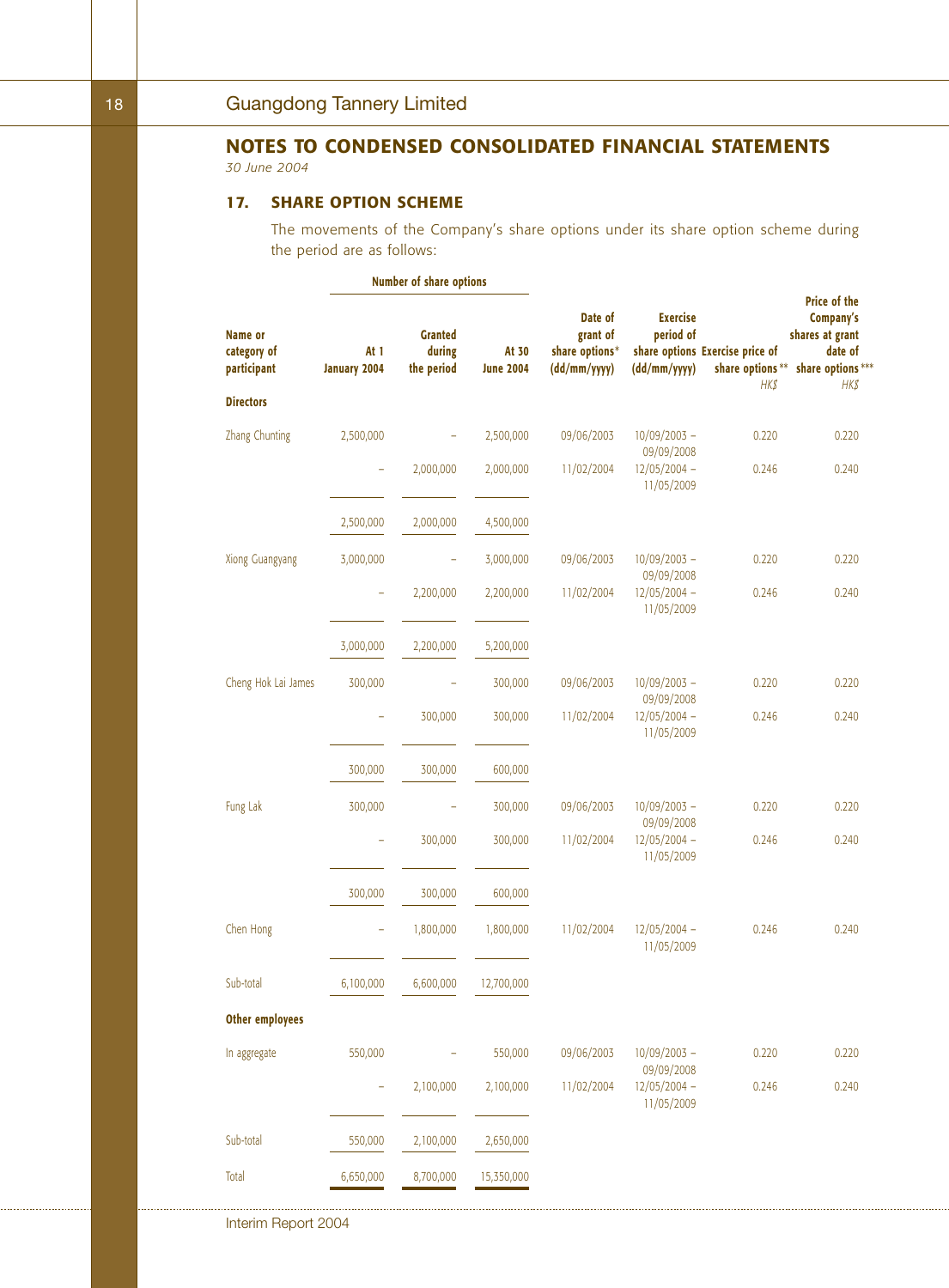#### **17. SHARE OPTION SCHEME** *(continued)*

- \* The vesting period of the share options is from the date of the grant until the commencement of the exercise period.
- \*\* The exercise price of the share options is subject to adjustment in the case of rights or bonus issues, or other similar changes in the Company's share capital.
- \*\*\* The price of the Company's shares disclosed as at the date of the grant of the share options is the closing price on The Stock Exchange of Hong Kong Limited on the business day on which the options were granted.

## **18. RESERVES**

|                                                                                                        | <b>Share</b><br>premium<br>account<br><b>HK\$'000</b><br>(Unaudited) | <b>General</b><br>reserve<br>fund<br><b>HK\$'000</b><br>(Unaudited) | <b>Capital</b><br>redemption<br>reserve<br><b>HK\$'000</b><br>(Unaudited) | <b>Exchange</b><br>translation<br>reserve<br><b>HK\$'000</b><br>(Unaudited) | <b>Property</b><br>reserve<br><b>HK\$'000</b><br>(Unaudited)  | revaluation Accumulated<br>losses<br><b>HK\$'000</b><br>(Unaudited) | <b>Total</b><br><b>HK\$'000</b><br>(Unaudited) |
|--------------------------------------------------------------------------------------------------------|----------------------------------------------------------------------|---------------------------------------------------------------------|---------------------------------------------------------------------------|-----------------------------------------------------------------------------|---------------------------------------------------------------|---------------------------------------------------------------------|------------------------------------------------|
| At 1 January 2004<br>Net profit for the period<br><b>Exchange adjustment</b>                           | 412,116                                                              | 167,746                                                             | 445                                                                       | (152)<br>84                                                                 | 23,484                                                        | (485, 894)<br>2,607                                                 | 117,745<br>2,607<br>84                         |
| At 30 June 2004                                                                                        | 412,116                                                              | 167,746                                                             | 445                                                                       | (68)                                                                        | 23,484                                                        | (483, 287)                                                          | 120,436                                        |
|                                                                                                        | Share<br>premium<br>account<br>HK\$'000<br>(Unaudited)               | General<br>reserve<br>fund<br>HK\$'000<br>(Unaudited)               | Capital<br>redemption<br>reserve<br>HK\$'000<br>(Unaudited)               | Exchange<br>translation<br>reserve<br>HK\$'000<br>(Unaudited)               | Property<br>revaluation<br>reserve<br>HK\$'000<br>(Unaudited) | Accumulated<br>losses<br>HK\$'000<br>(Unaudited)                    | Total<br>HK\$'000<br>(Unaudited)               |
| At 1 January 2003<br>Net loss for the period<br>Deficit arising on<br>revaluation of<br>leasehold land | 412,116                                                              | 167,746                                                             | 445                                                                       | 969                                                                         | 26,552                                                        | (384, 600)<br>(2,382)                                               | 223,228<br>(2,382)                             |
| and buildings<br>Exchange adjustment                                                                   |                                                                      |                                                                     |                                                                           | 5                                                                           | (9,103)                                                       |                                                                     | (9,103)<br>5                                   |
| At 30 June 2003                                                                                        | 412,116                                                              | 167,746                                                             | 445                                                                       | 974                                                                         | 17,449                                                        | (386, 982)                                                          | 211,748                                        |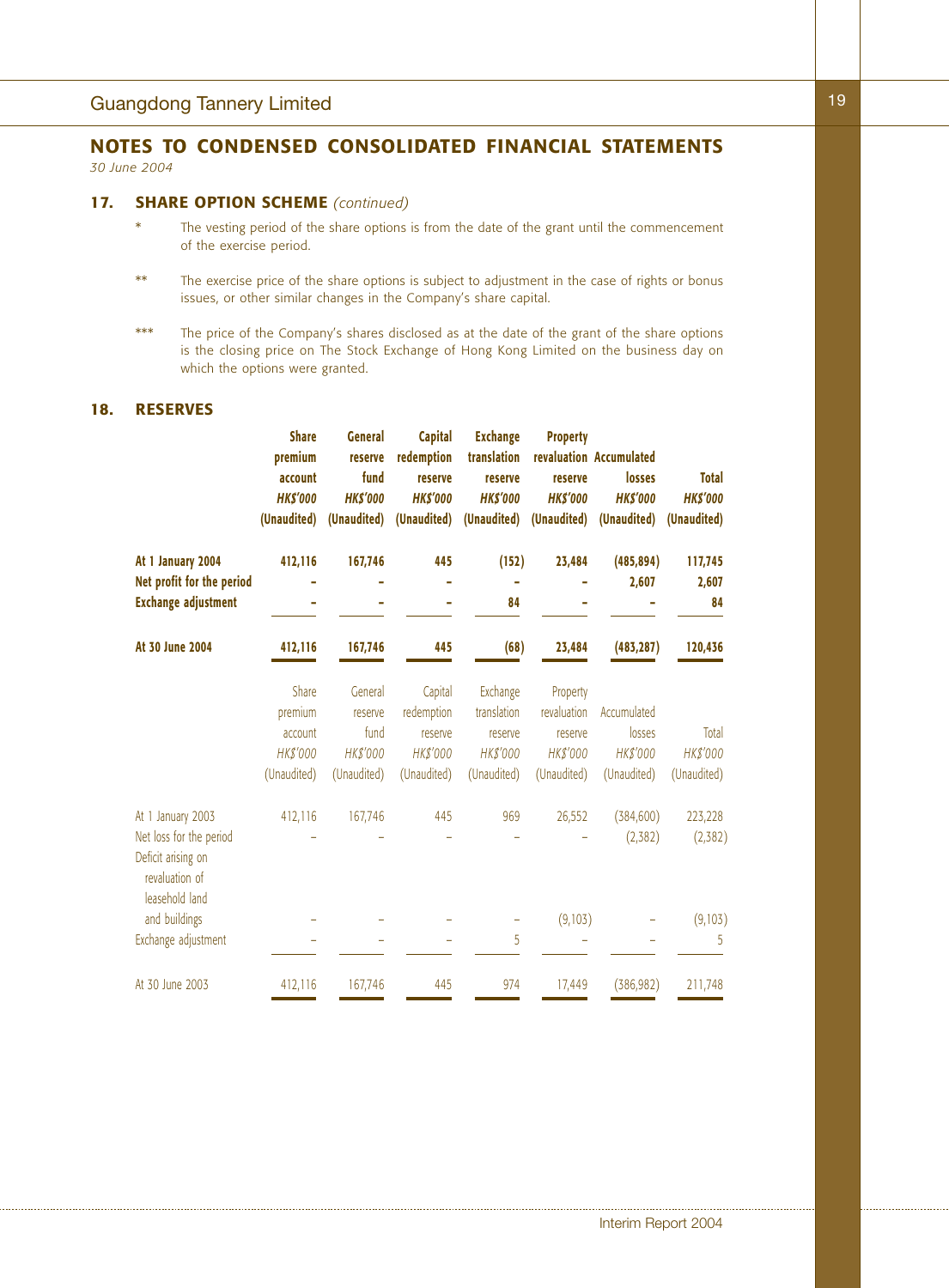**19. OPERATING LEASE ARRANGEMENTS**

#### **(a) As lessor**

The Group leases its investment properties and certain plant and machinery under operating lease arrangements, with leases negotiated for terms ranging from 1 to 5 years.

As at 30 June 2004, the Group had total future minimum lease receivables under non-cancellable operating leases with their lessees falling due as follows:

|                                         | 30 June         | 31 December |
|-----------------------------------------|-----------------|-------------|
|                                         | 2004            | 2003        |
|                                         | <b>HK\$'000</b> | HK\$'000    |
|                                         | (Unaudited)     | (Audited)   |
|                                         |                 |             |
| Within one year                         | 1,137           | 1,117       |
| In the second to fifth years, inclusive | 1,746           | 2,639       |
|                                         |                 |             |
|                                         | 2,883           | 3,756       |

#### **(b) As lessee**

The Group leases certain of its office properties under operating lease arrangements. Leases for properties are negotiated for terms ranging from 2 to 3 years.

As at 30 June 2004, the Group had total future minimum lease payments under non-cancellable operating leases falling due as follows:

|                                         | 30 June         | 31 December     |
|-----------------------------------------|-----------------|-----------------|
|                                         | 2004            | 2003            |
|                                         | <b>HK\$'000</b> | <b>HK\$'000</b> |
|                                         | (Unaudited)     | (Audited)       |
| Within one year                         | 134             | 145             |
| In the second to fifth years, inclusive | 125             |                 |
|                                         | 259             | 145             |

## **20. COMMITMENTS**

In addition to the operating lease commitments detailed in note 19 above, the Group had capital commitments, which were contracted but not provided for, in respect of the purchase of fixed assets amounting to approximately HK\$323,000 (31 December 2003: Nil).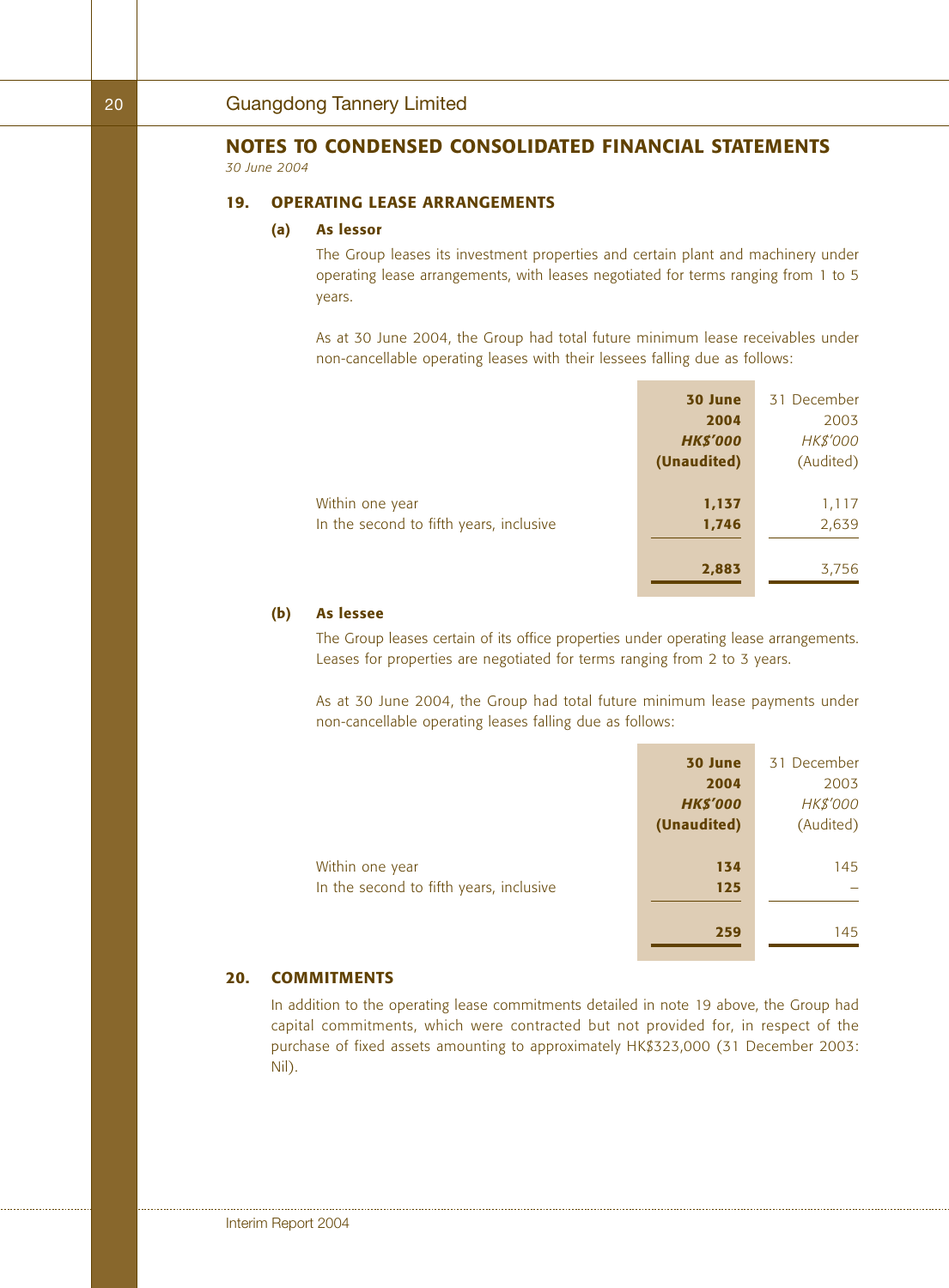### **21. CONTINGENT LIABILITIES**

Following the change in senior management of the Company in June 2002, it was discovered that certain former executives (the "Former Executives") of Nanhai Tannery & Leather Products Co., Ltd. ("Nanhai Tannery") (one of whom was also a former director of the Company) had been involved in certain irregularities. Nanhai Tannery was a former wholly-owned subsidiary of the Company established in Nanhai, the People's Republic of China.

Upon discovery of the irregularities, an internal audit team of the Company's holding companies, working with the new management, conducted a preliminary investigation of the irregularities. The investigation revealed that the Former Executives apparently operated a business in parallel to the operations of Nanhai Tannery (the "Parallel Operation") for their own personal gain.

The incident was reported by the Company to the relevant PRC authorities who have detained the Former Executives and seized documents related to the Parallel Operation for investigation. The Company also instructed its auditors and the PRC lawyers to carry out special investigations with a view to ascertaining the effects of the Parallel Operation on the business of Nanhai Tannery and to advise management of the Group's possible recourse against the Former Executives.

Based on the findings of the special investigations and having regard to the professional advice received, the directors of the Company are of the opinion that the Parallel Operation should not be incorporated in the financial statements of the Group and that the Parallel Operation appears to have involved various irregularities in its transactions under the applicable PRC laws and regulations.

Pursuant to a business restructuring plan implemented by the Group, Foshan City Nanhai Tong Yuan Tanning Co., Ltd. ("Tongyuan Tannery") was established to operate the Group's tannery operations and businesses in the Guangdong province in January 2003. Tongyuan Tannery is a wholly-owned subsidiary of the Company which owns and operates a factory and distribution operations in Nanhai, the PRC. Tongyuan Tannery had purchased from Nanhai Tannery most of its fixed assets and inventories in 2003.

On 31 December 2003, the Company entered into a conditional sale and purchase agreement with Yong Sheng Limited, a subsidiary of GDH and a fellow subsidiary of the Company, for the disposal of the Company's entire 100% interest in Nanhai Tannery. The transaction was completed on 31 December 2003 and Nanhai Tannery became a whollyowned subsidiary of GDH and a fellow subsidiary of the Company.

In February and March 2004, certain bank accounts of Tongyuan Tannery in the PRC containing in total approximately RMB7 million were frozen by 廣州海關緝私局 (the Anti-Smuggling Bureau of Guangzhou Customs) (the "Guangzhou Customs").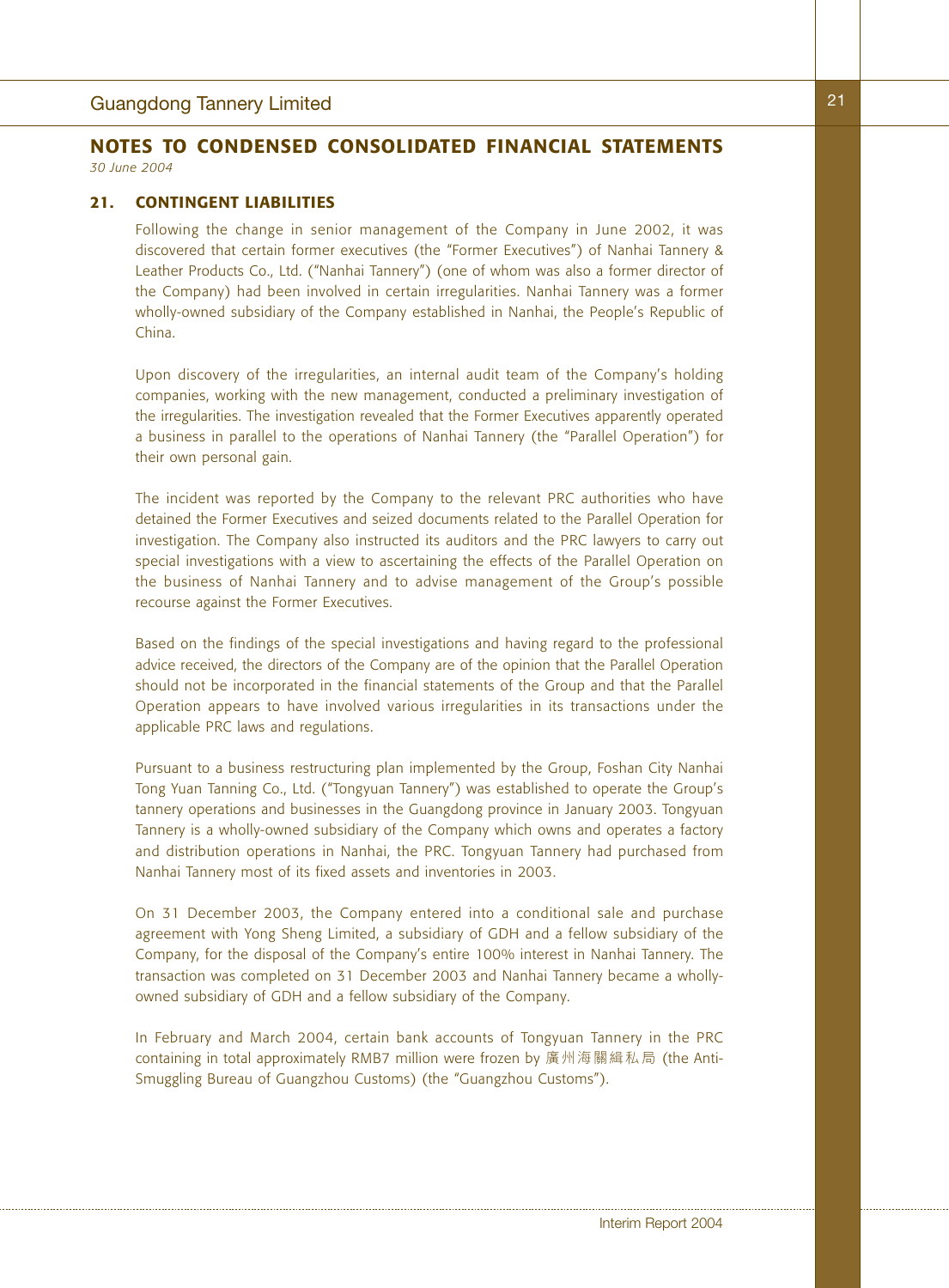#### **21. CONTINGENT LIABILITIES** *(continued)*

The directors and management of the Company are satisfied that all the business and operations of Tongyuan Tannery have been conducted strictly in accordance with all the applicable PRC laws and regulations, and that there has been no wrongdoing on the part of Tongyuan Tannery or any of its management or staff. Therefore, the Company's directors and management concluded that the actions taken by the Guangzhou Customs cannot be related to the business or operations of Tongyuan Tannery and must be related to the irregularities of Nanhai Tannery in 2002. Further details of the above are set out in the announcement of the Company dated 17 March 2004.

On 22 March 2004, the Guangzhou Customs issued a demand letter to Tongyuan Tannery/ Nanhai Tannery (i) claiming a tax of RMB36,989,000 (equivalent to approximately HK\$34,800,000) payable within 30 days from the date of the demand letter in relation to the tax evaded by Nanhai Tannery during the period from 2000 to 2002; and (ii) asserting that Tongyuan Tannery/Nanhai Tannery failed to notify the Guangzhou Customs of the change from Nanhai Tannery to Tongyuan Tannery.

Although the Group has disposed of its entire interest in Nanhai Tannery to GDH and the tax evasion was related to the Parallel Operation of Nanhai Tannery, it cannot be precluded that the Guangzhou Customs may still claim the tax evaded by Nanhai Tannery against Tongyuan Tannery on the ground that Nanhai Tannery had transferred its fixed assets and inventories to Tongyuan Tannery after the commencement of the investigations taken by the Guangzhou Customs. The directors have sought PRC legal advice on such matters and consider that Tongyuan Tannery will be liable for the tax claim of HK\$34,800,000 from the Guangzhou Customs if the Guangzhou Customs consider that Tongyuan Tannery and Nanhai Tannery are one and the same entity. Accordingly, a provision of HK\$34,800,000 has been made as at 31 December 2003.

In addition, based on a PRC legal opinion, under the existing PRC laws and regulations, the relevant PRC authorities may also impose a tax penalty on Tongyuan Tannery of an amount equal to 1 to 5 times the tax evaded by the Parallel Operation of Nanhai Tannery, ie. HK\$34,800,000 to HK\$174,000,000. The directors have sought legal advice on such matters and consider that a provision of HK\$34,800,000 for the tax penalty is appropriate.

As the actions taken by the PRC authorities have not yet been concluded, it is not possible to ascertain with any degree of reasonable certainty the amount of tax penalty which may finally be imposed by the PRC authorities against Tongyuan Tannery, which may be in the range of HK\$34,800,000 to HK\$174,000,000, other consequential actions that may be taken by the PRC authorities for the apparent breaches of certain PRC laws and regulations, and the existence or otherwise of any other penalties and claims as a result of the aforesaid irregularities. Should additional tax penalty in excess of the amount provided of HK\$34,800,000 be imposed against Tongyuan Tannery, the directors are of the opinion that Tongyuan Tannery would have adequate net assets and resources to fulfill such obligation should it arise.

As of the date of this report, no further action has been taken by the Guangzhou Customs or any other PRC authorities against Tongyuan Tannery and there have been no further claims made against Tongyuan Tannery. Accordingly, based on the current available information, no further provision for the tax penalty and other claims or liabilities has been made in the condensed consolidated financial statements.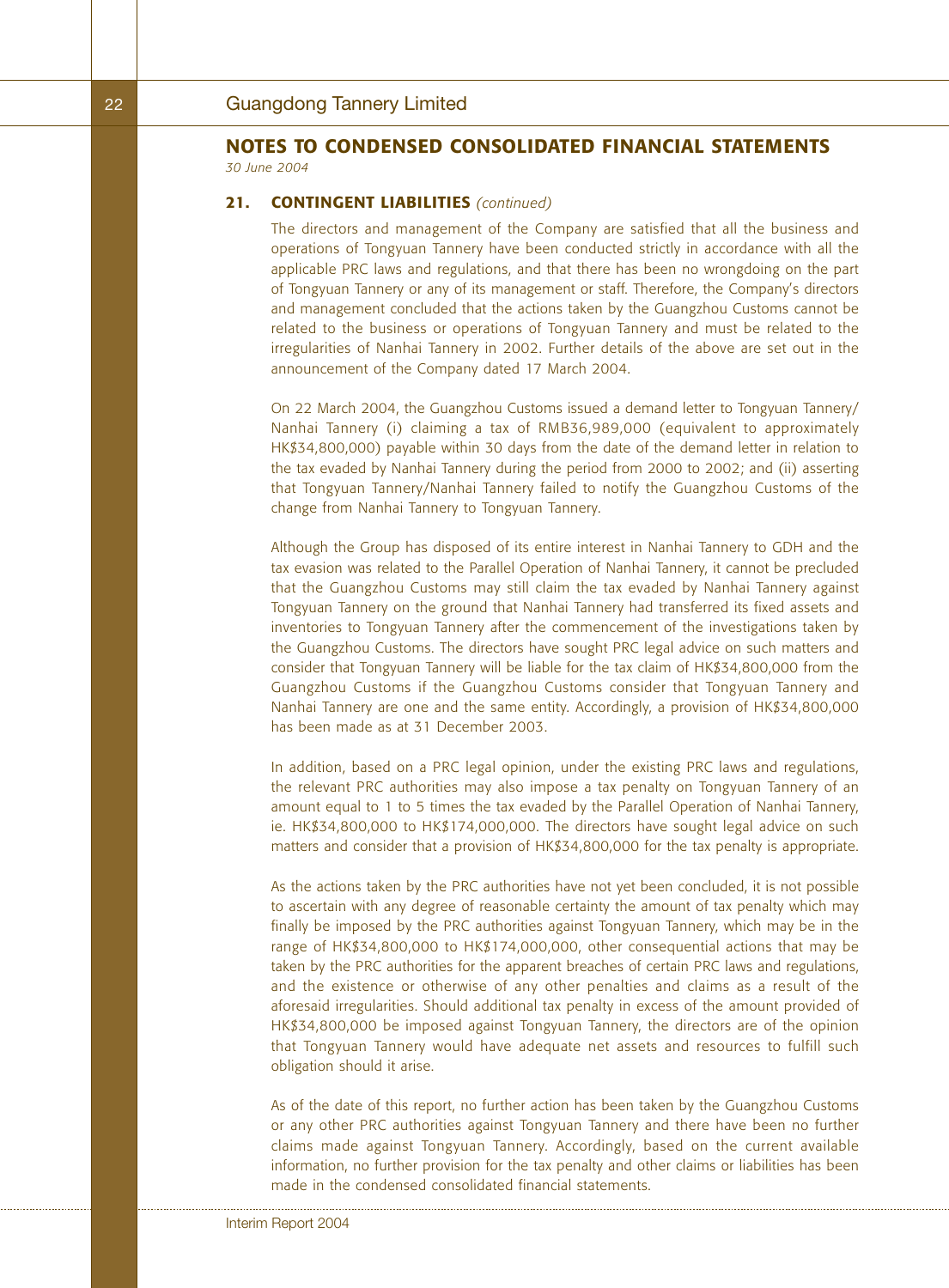### **22. RELATED PARTY TRANSACTIONS**

In addition to the transactions and balances detailed elsewhere in these condensed consolidated financial statements, the Group had the following transactions with related parties during the period:

|                                             |              | Six months ended 30 June |                 |  |
|---------------------------------------------|--------------|--------------------------|-----------------|--|
|                                             |              | 2004                     | 2003            |  |
|                                             | <b>Notes</b> | <b>HK\$'000</b>          | <b>HK\$'000</b> |  |
|                                             |              | (Unaudited)              | (Unaudited)     |  |
| Office rental paid to the immediate         |              |                          |                 |  |
| holding company                             | (a)          | 37                       |                 |  |
| Office rental paid to a fellow subsidiary   | (b)          | 104                      | 162             |  |
| Computer system maintenance service fees    |              |                          |                 |  |
| paid to the immediate holding company       | (c)          | 57                       |                 |  |
| Interest expense to the former immediate    |              |                          |                 |  |
| holding company                             | (d)          |                          | 434             |  |
| Interest expense to the immediate           |              |                          |                 |  |
| holding company                             | (e)          | 885                      | 448             |  |
| Interest expense to fellow subsidiaries     | (f)          | 1,048                    | 14              |  |
| Sale of a subsidiary to a fellow subsidiary | (g)          |                          | 8,076           |  |
|                                             |              |                          |                 |  |

*Notes:*

- (a) The office rental was charged by the immediate holding company of the Company at approximately HK\$9,000 per month commencing from 1 March 2004. At the balance sheet date, the Company had a rental deposit of approximately HK\$28,000 (31 December 2003: Nil) with the immediate holding company of the Company.
- (b) The office rental was charged by a fellow subsidiary at HK\$26,000 per month for the first four months of 2004 (HK\$28,000 per month for the first quarter of 2003 and HK\$26,000 per month for the second quarter of 2003) in accordance with the terms of rental agreements between the Group and the fellow subsidiary. The rental agreement between the Group and fellow subsidiary was surrendered in May 2004 and the rental deposit of HK\$103,000 was refunded from the fellow subsidiary to the Group during the period.
- (c) The immediate holding company of the Company charged maintenance service fees for the computer system used by the Company commencing from 1 May 2003.
- (d) The interest to the former immediate holding company arose from the loans advanced from Guangdong Investment Limited ("GDI") in 2002. On 31 March 2003, GDI disposed of its entire shareholdings in the Company and its interests in the loans to GDH, GDI's immediate holding company. Since then, the Company ceased to pay interest to GDI.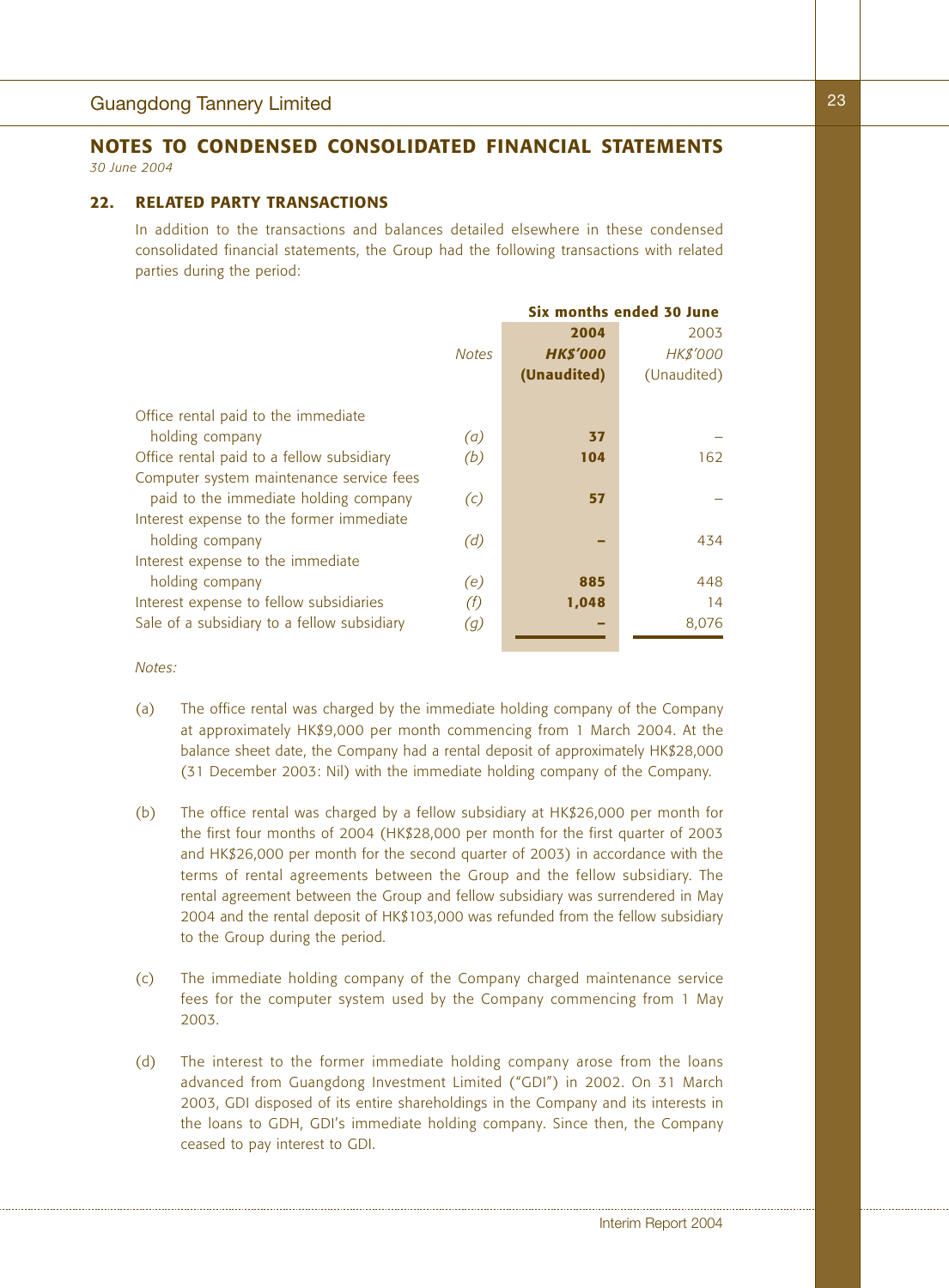#### **22. RELATED PARTY TRANSACTIONS** *(continued)*

- (e) The interest to the immediate holding company of the Company arose from the loans advanced from GDH. Further details of the loans, including the terms, are disclosed in note 13 to the condensed consolidated financial statements.
- (f) The interest expense to a fellow subsidiary of the Company for the current period arose from a loan advanced from Guangdong Assets Management. Further details of the loan, including the terms, are disclosed in note 14 to the condensed consolidated financial statements.

The interest expense to a fellow subsidiary for the six months ended 30 June 2003 arose from an unsecured loan advanced from Yue Hai Hotel, Zhuhai, a fellow subsidiary of the Company, through an entrusted loan agreement. The loan bore interest at 4.2% per annum and was fully repaid in January 2003.

(g) Pursuant to a sale and purchase agreement entered into between the Company and Guangdong Assets Management on 26 April 2003, the Company disposed of its entire 100% interest in Prized Time Limited to Guangdong Assets Management at a cash consideration of HK\$7,998,000 (net of expenses).

In addition to the above, the Group's bank loan of HK\$8,335,000 as at 30 June 2004 was secured by certain bank deposits of the immediate holding company of the Company at nil consideration.

## **23. PLEDGED OF ASSETS**

As at 30 June 2004, assets of the Group pledged to banks to secure banking facilities granted to the Group were as follows:

|                              | 30 June         | 31 December     |
|------------------------------|-----------------|-----------------|
|                              | 2004            | 2003            |
|                              | <b>HK\$'000</b> | <b>HK\$'000</b> |
|                              | (Unaudited)     | (Audited)       |
|                              |                 |                 |
| Leasehold land and buildings | 3,235           | 3,370           |
| Investment properties        | 4,583           | 4,570           |
| <b>Bank balances</b>         | 3,607           | 7,355           |
| Plant and machinery          | 7,698           |                 |
|                              |                 |                 |
|                              | 19,123          | 15,295          |

### **24. APPROVAL OF THE INTERIM FINANCIAL STATEMENTS**

The condensed consolidated interim financial statements were approved and authorised for issue by the board of directors on 10 September 2004.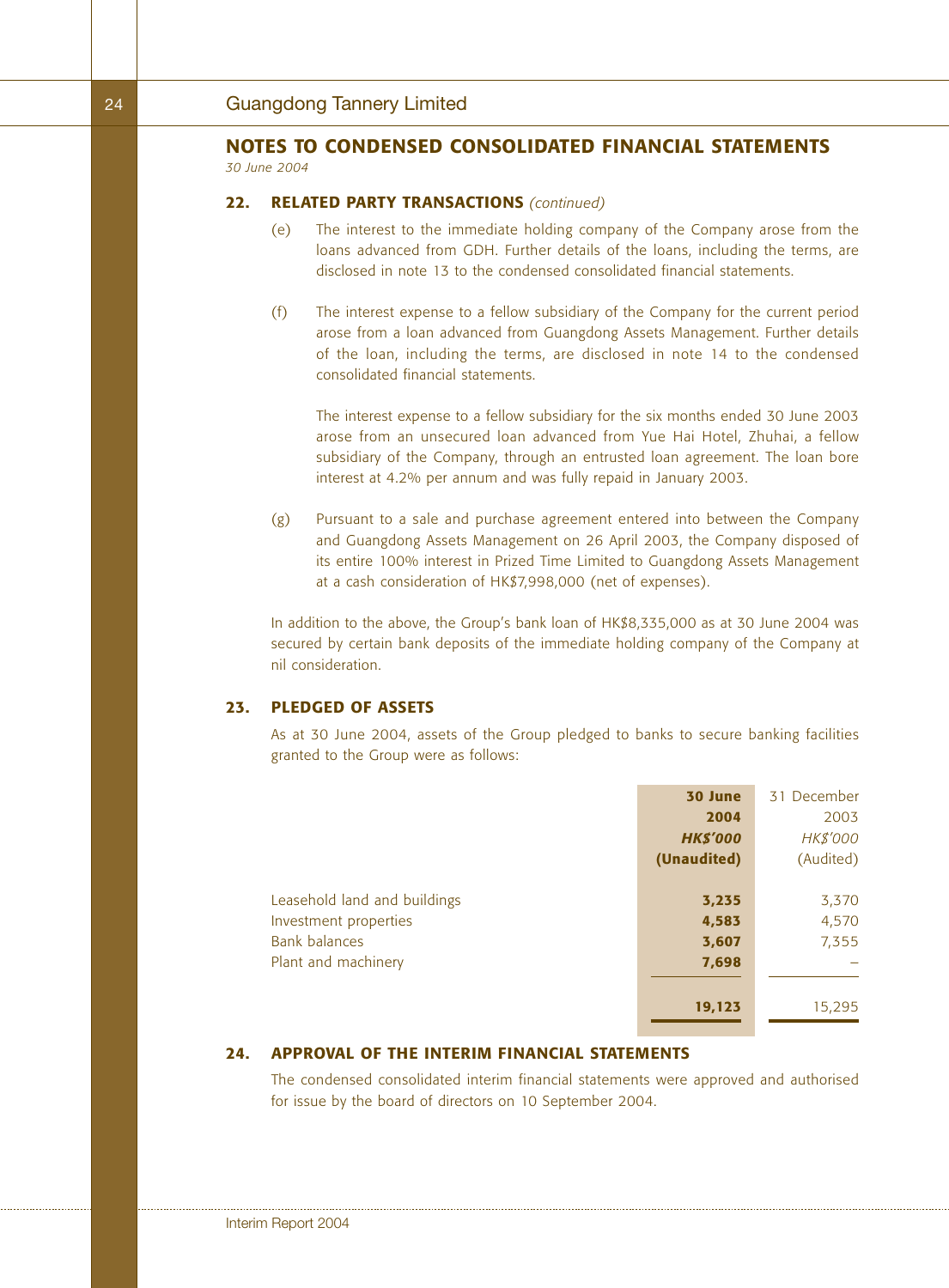## **INDEPENDENT AUDITORS' REVIEW REPORT**

## **To the Board of Directors Guangdong Tannery Limited**

*(Incorporated in Hong Kong with limited liability)*

We have been instructed by the Company to review the interim financial report set out on pages 6 to 24.

### **RESPECTIVE RESPONSIBILITIES OF DIRECTORS AND AUDITORS**

The Rules Governing the Listing of Securities on The Stock Exchange of Hong Kong Limited require the preparation of an interim financial report to be in compliance with SSAP 25 "Interim financial reporting" issued by the Hong Kong Institute of Certified Public Accountants and the relevant provisions thereof. The interim financial report is the responsibility of, and has been approved by, the directors. It is our responsibility to form an independent conclusion, based on our review, on the interim financial report and to report our conclusion solely to you, as a body, in accordance with our agreed terms of engagement, and for no other purpose. We do not assume responsibility towards or accept liability to any other person for the contents of this report.

### **REVIEW WORK PERFORMED**

We conducted our review in accordance with Statement of Auditing Standards 700 "Engagements to review interim financial reports" issued by the Hong Kong Institute of Certified Public Accountants. A review consists principally of making enquiries of management and applying analytical procedures to the interim financial report and based thereon, assessing whether the accounting policies and presentation have been consistently applied unless otherwise disclosed. A review excludes audit procedures such as tests of controls and verification of assets, liabilities and transactions. It is substantially less in scope than an audit and therefore provides a lower level of assurance than an audit. Accordingly we do not express an audit opinion on the interim financial report.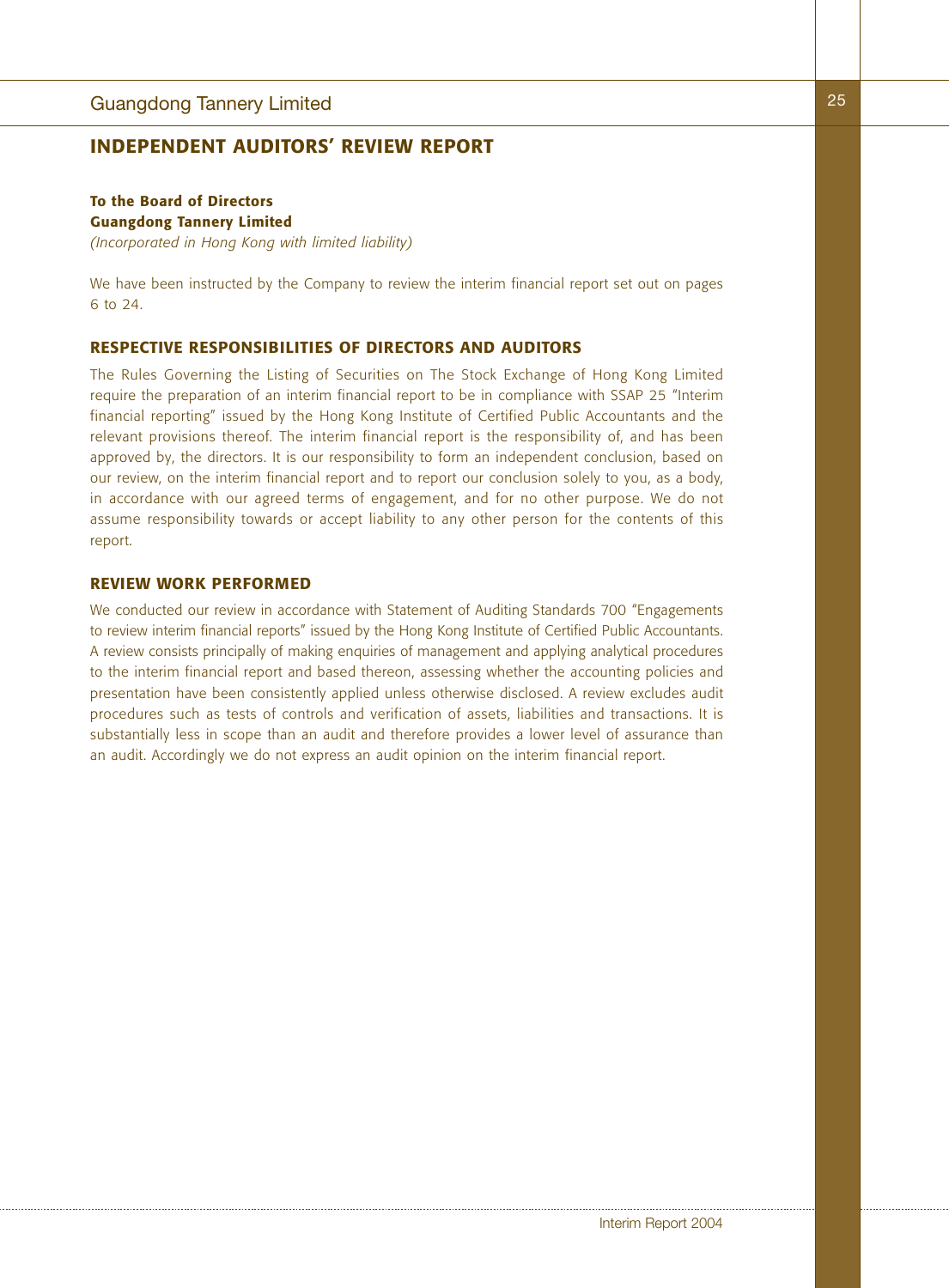## **INDEPENDENT AUDITORS' REVIEW REPORT** *(continued)*

### **FUNDAMENTAL UNCERTAINTY – CONTINGENT LIABILITIES**

In arriving at our review conclusion, we have considered the adequacy of the disclosures made in note 21 to the condensed consolidated financial statements concerning the irregularities involving certain former executives of a former subsidiary of the Company in the previous year and the related provision of HK\$69,600,000 for the tax claim and tax penalty made by the Group as at 30 June 2004. As the actions taken by the PRC authorities have not yet been concluded, it is not possible to ascertain with any degree of reasonable certainty the amount of any tax penalty which may finally be imposed by the PRC authorities and the other consequential actions that may be taken by the PRC authorities for the apparent breaches of certain PRC laws and regulations, or the existence or otherwise of any other penalties and claims as a result of the aforesaid irregularities. As of the date of this report, no further provision other than that disclosed in notes 15 and 21 to the condensed consolidated financial statements has been made in the interim financial report for such contingencies. We consider that appropriate disclosures and estimates have been made in the interim financial report and our review conclusion is therefore not modified in this respect.

### **REVIEW CONCLUSION**

On the basis of our review which does not constitute an audit, we are not aware of any material modifications that should be made to the interim financial report for the six months ended 30 June 2004.

**Ernst & Young** *Certified Public Accountants*

Hong Kong 10 September 2004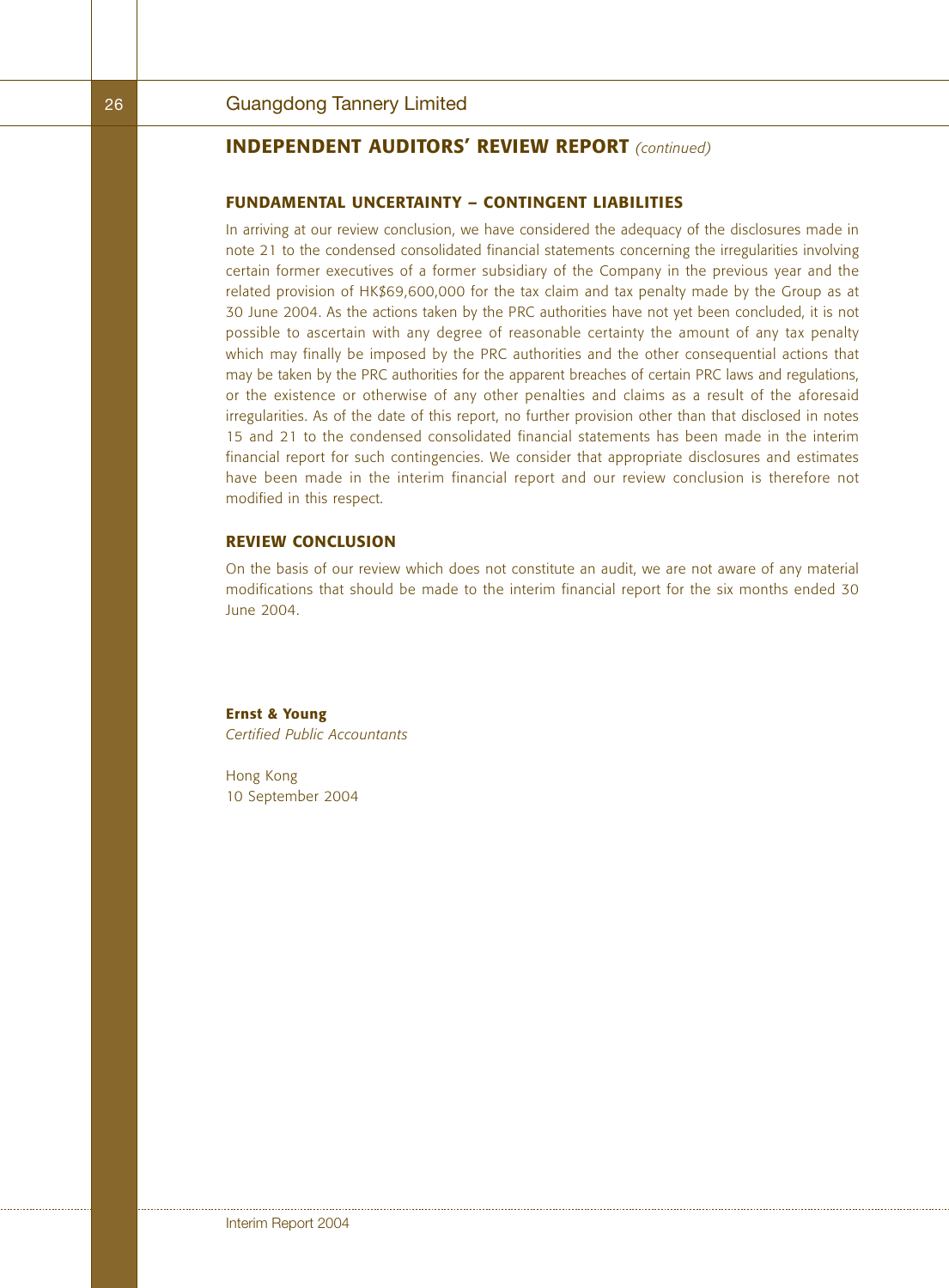## **DIRECTORS' INTERESTS IN SECURITIES**

#### **DIRECTORS' INTEREST AND SHORT POSITION IN THE SECURITIES**

As at 30 June 2004, the interests and short positions of the Directors and chief executives of the Company in the shares, underlying shares or debentures of the Company and its associated corporations (within the meaning of Part XV of the Securities and Futures Ordinance ("SFO") (a) which were required to be notified to the Company and The Stock Exchange of Hong Kong Limited ("Stock Exchange") pursuant to Divisions 7 and 8 of Part XV of the SFO (including interests or short positions which the Directors or the chief executives were taken or deemed to have under such provisions of the SFO); or (b) which were required, pursuant to section 352 of the SFO, to be entered in the register referred to therein; or (c) which are required to be notified to the Company and the Stock Exchange pursuant to the Model Code for Securities Transactions by Directors of Listed Companies contained in the Rules Governing the Listing of Securities on the Stock Exchange (the "Listing Rules") were as follows:

### **(1) Interests and short positions in the Company**

*(a) Interest in ordinary shares*

| Name of director    | Nature of        | Number of | % of issued   | Long/short    |
|---------------------|------------------|-----------|---------------|---------------|
|                     | <i>interests</i> | shares    | share capital | positions     |
| Cheng Hok Lai James | Personal         | 400,000   | 0.076         | Long position |

*Note:* The number of ordinary shares of the Company in issue as at 30 June 2004 was 524,154,000.

#### *(b) Interest in options relating to ordinary shares*

| Name of director    | No. of<br>options<br>held on<br>01/01/2004 | <b>Date</b> | <b>Options</b> granted<br>during the period<br><b>Number</b> | <b>Period during</b><br>which option<br>is exercisable<br>(dd/mm/yyyy) | <b>Total</b><br>consideration<br>paid for<br>options<br>$(HK\$ | <b>Price per</b><br><b>Ordinary</b><br>Share payable<br>on exercise<br>of option<br>$(HK\$ | Numper of<br>options<br>exercised<br>during<br>the year | No. of options<br>held on<br>30/06/2004 |  |
|---------------------|--------------------------------------------|-------------|--------------------------------------------------------------|------------------------------------------------------------------------|----------------------------------------------------------------|--------------------------------------------------------------------------------------------|---------------------------------------------------------|-----------------------------------------|--|
| Zhang Chunting      | 2,500,000                                  |             | ٠                                                            | $10/09/2003 -$<br>09/09/2008                                           |                                                                | 0.22                                                                                       | ۰                                                       | 2,500,000                               |  |
|                     | ÷                                          | 11/02/2004  | 2,000,000                                                    | 12/05/2004-<br>11/05/2009                                              |                                                                | 0.246                                                                                      | ÷                                                       | 2,000,000                               |  |
| Chen Hong           | ٠                                          | 11/02/2004  | 1,800,000                                                    | 12/05/2004-<br>11/05/2009                                              |                                                                | 0.246                                                                                      | ÷,                                                      | 1,800,000                               |  |
| Xiong Guangyang     | 3,000,000                                  |             | ۰                                                            | $10/09/2003 -$<br>09/09/2008                                           |                                                                | 0.22                                                                                       | i,                                                      | 3,000,000                               |  |
|                     | ÷                                          | 11/02/2004  | 2,200,000                                                    | 12/05/2004-<br>11/05/2009                                              |                                                                | 0.246                                                                                      | ÷                                                       | 2,200,000                               |  |
| Cheng Hok Lai James | 300,000                                    |             |                                                              | $10/09/2003 -$<br>09/09/2008                                           |                                                                | 0.22                                                                                       | ÷                                                       | 300,000                                 |  |
|                     | ÷                                          | 11/02/2004  | 300,000                                                      | 12/05/2004-<br>11/05/2009                                              |                                                                | 0.246                                                                                      |                                                         | 300,000                                 |  |
| Fung Lak            | 300,000                                    |             | ٠                                                            | $10/09/2003 -$<br>09/09/2008                                           |                                                                | 0.22                                                                                       |                                                         | 300,000                                 |  |
|                     | ÷                                          | 11/02/2004  | 300,000                                                      | 12/05/2004-<br>11/05/2009                                              |                                                                | 0.246                                                                                      | ÷                                                       | 300,000                                 |  |

*Note:* If the last day of any of the option period is not a business day in Hong Kong, the option period shall end at the close of business on the business day preceding that day.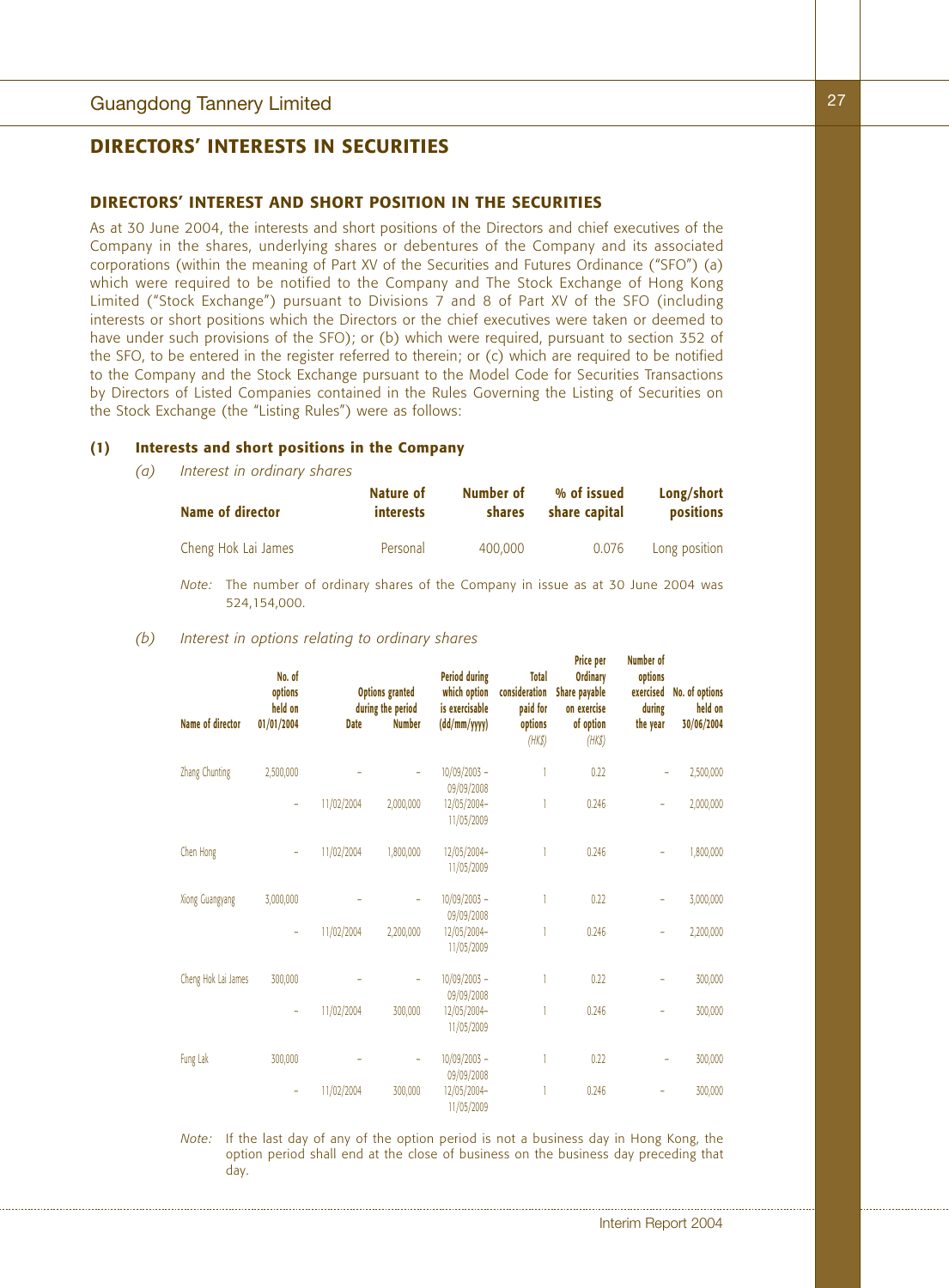## **DIRECTORS' INTERESTS IN SECURITIES**

## **DIRECTORS' INTEREST AND SHORT POSITION IN THE SECURITIES** *(Continued)*

## **(2) Interests and short positions in Guangdong Investment Limited ("GDI")**

*(a) Interest in ordinary shares of GDI*

|                         | Nature of        | Number of     | % of issued<br>share capital | Long/short    |
|-------------------------|------------------|---------------|------------------------------|---------------|
| <b>Name of director</b> | <i>interests</i> | <b>shares</b> | of GDI                       | positions     |
| Wu Jiesi                | Personal         | 16,000,000    | 0.2929                       | Long position |
| Ho Lam Lai Ping Theresa | Personal         | 600,000       | 0.011                        | Long position |

*Note:* The number of ordinary shares of GDI in issue as at 30 June 2004 was 5,463,382,672.

*(b) Interest in options relating to ordinary shares of GDI*

| <b>Name of director</b>    | No. of options<br>held on<br>01/01/2004 | <b>Date</b><br>granted | <b>Options granted</b><br>during the period<br><b>Number</b><br>granted | <b>Period during</b><br>which option is<br>exercisable<br>(dd/mm/yyyy) | <b>Total</b><br>consideration<br>paid for<br>options<br>$(HK\$ | <b>Ordinary</b><br>Share payable<br>on exercise<br>of option<br>$(HK\$ | <b>Number</b><br>of options<br>exercised<br>during<br>the year | No. of<br>options<br>held on<br>30/06/2004 |
|----------------------------|-----------------------------------------|------------------------|-------------------------------------------------------------------------|------------------------------------------------------------------------|----------------------------------------------------------------|------------------------------------------------------------------------|----------------------------------------------------------------|--------------------------------------------|
| Wu Jiesi                   | 7,000,000                               |                        | ÷                                                                       | 02/05/2002-                                                            |                                                                | 0.74                                                                   | 7,000,000                                                      |                                            |
|                            |                                         |                        |                                                                         | 01/05/2007                                                             |                                                                |                                                                        |                                                                |                                            |
|                            | 9,000,000                               |                        |                                                                         | 08/11/2002-<br>07/11/2007                                              |                                                                | 0.814                                                                  | 9,000,000                                                      |                                            |
|                            | 6,000,000                               |                        |                                                                         | 05/03/2003-<br>04/03/2008                                              |                                                                | 0.96                                                                   | ۰                                                              | 6,000,000                                  |
|                            | 3,000,000                               |                        |                                                                         | 08/08/2003-<br>07/08/2008                                              |                                                                | 1.22                                                                   | ÷                                                              | 3,000,000                                  |
|                            | ÷                                       | 06/02/2004             | 3,000,000                                                               | 07/05/2004-<br>06/05/2009                                              |                                                                | 1.59                                                                   | ۰                                                              | 3,000,000                                  |
|                            | ä,                                      | 24/05/2004             | 2,500,000                                                               | 25/08/2004-<br>24/08/2009                                              |                                                                | 1.25                                                                   | ۰                                                              | 2,500,000                                  |
| Ho Lam Lai Ping<br>Theresa | 1,000,000                               |                        | ÷                                                                       | 08/11/2002-<br>07/11/2007                                              |                                                                | 0.814                                                                  | 400,000                                                        | 600,000                                    |
|                            | 1,200,000                               |                        | ÷                                                                       | 05/03/2003-<br>04/03/2008                                              |                                                                | 0.96                                                                   | ۰                                                              | 1,200,000                                  |
|                            | 1,500,000                               |                        | ٠                                                                       | 08/08/2003-<br>07/08/2008                                              |                                                                | 1.22                                                                   | ÷                                                              | 1,500,000                                  |
|                            | ÷                                       | 06/02/2004             | 1,500,000                                                               | 07/05/2004-<br>06/05/2009                                              |                                                                | 1.59                                                                   | ۰                                                              | 1,500,000                                  |
|                            | ÷                                       | 24/05/2004             | 1,000,000                                                               | 25/08/2004-<br>24/08/2009                                              |                                                                | 1.25                                                                   | ۰                                                              | 1,000,000                                  |

*Note:* If the last day of any of the option period is not a business day in Hong Kong, the option period shall end at the close of business on the business day preceding that day.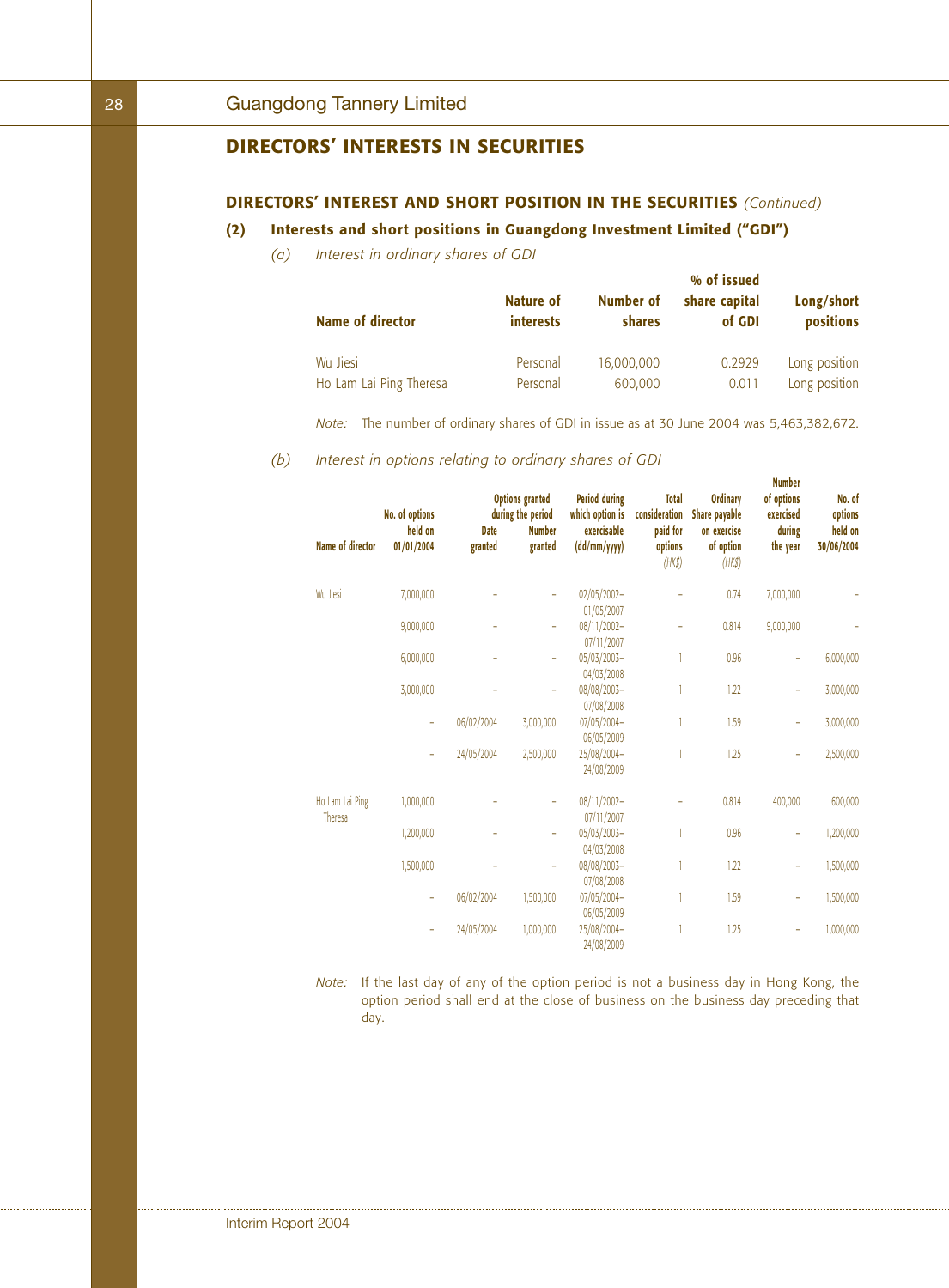## **DIRECTORS' INTERESTS IN SECURITIES**

## **DIRECTORS' INTEREST AND SHORT POSITION IN THE SECURITIES** *(Continued)*

#### **(3) Interests and short positions in Kingway Brewery Holdings Limited ("Kingway")**

*Interest in ordinary shares of Kingway*

| <b>Name of director</b> | Nature of<br>interests | Number of<br><b>shares</b> | % of issued<br>share capital<br>of GDB | Long/short<br><b>positions</b> |
|-------------------------|------------------------|----------------------------|----------------------------------------|--------------------------------|
| Ho Lam Lai Ping Theresa | Personal               | 80,000                     | 0.0057                                 | Long position                  |

*Note:* The number of ordinary shares of Kingway in issue as at 30 June 2004 was 1,394,368,000

#### **(4) Interest and short positions in Guangnan (Holdings) Limited ("Guangnan")**

*Interest in options relating to ordinary shares of Guangnan*

|                      | No. of options        |                 | <b>Options granted</b><br>during the period | <b>Period during</b><br>which option | Total                         | <b>Price per</b><br><b>Ordinary</b><br>consideration Share payable | Number of<br>options<br>exercised | No. of<br>options     |
|----------------------|-----------------------|-----------------|---------------------------------------------|--------------------------------------|-------------------------------|--------------------------------------------------------------------|-----------------------------------|-----------------------|
| Name of director     | held on<br>01/01/2004 | Date<br>granted | <b>Number</b><br>granted                    | is exercisable<br>(dd/mm/yyyy)       | paid for<br>options<br>(HK\$) | on exercise<br>of option<br>$(HK\$                                 | during<br>the year                | held on<br>30/06/2004 |
| Hui Wai Man Lawrence |                       | 06/02/2004      | 2.500.000                                   | 06/05/2004-<br>05/05/2009            | 10                            | 0.1582                                                             |                                   | 2,500,000             |

*Note:* If the last day of any of the option period is not a business day in Hong Kong, the option period shall end at the close of business on the business day preceding that day.

Save as disclosed above, as at 30 June 2004, to the knowledge of the Company, none of the Directors or chief executives of the Company had or was deemed to have any interests or short position in the shares, underlying shares or debentures of the Company and its associated corporations (within the meaning of Part XV of the SFO) (a) which were required to be notified to the Company and the Stock Exchange pursuant to Divisions 7 and 8 of Part XV of the SFO (including interests or short positions which the Directors and the chief executives were taken or deemed to have under such provisions of the SFO); or (b) which were required, pursuant to section 352 of the SFO, to be entered in the register referred to therein; or (c) which are required to be notified to the Company and the Stock Exchange pursuant to the Model Code for Securities Transactions by Directors of Listed Companies contained in the Listing Rules.

Save as disclosed above, at no time during the year was the Company, its holding companies or any of its subsidiaries or associated corporation a party to any arrangements to enable the Directors of the Company or their spouse or children under 18 years of age to acquire benefits by means of the acquisition of shares in or debentures of the Company or any other body corporate.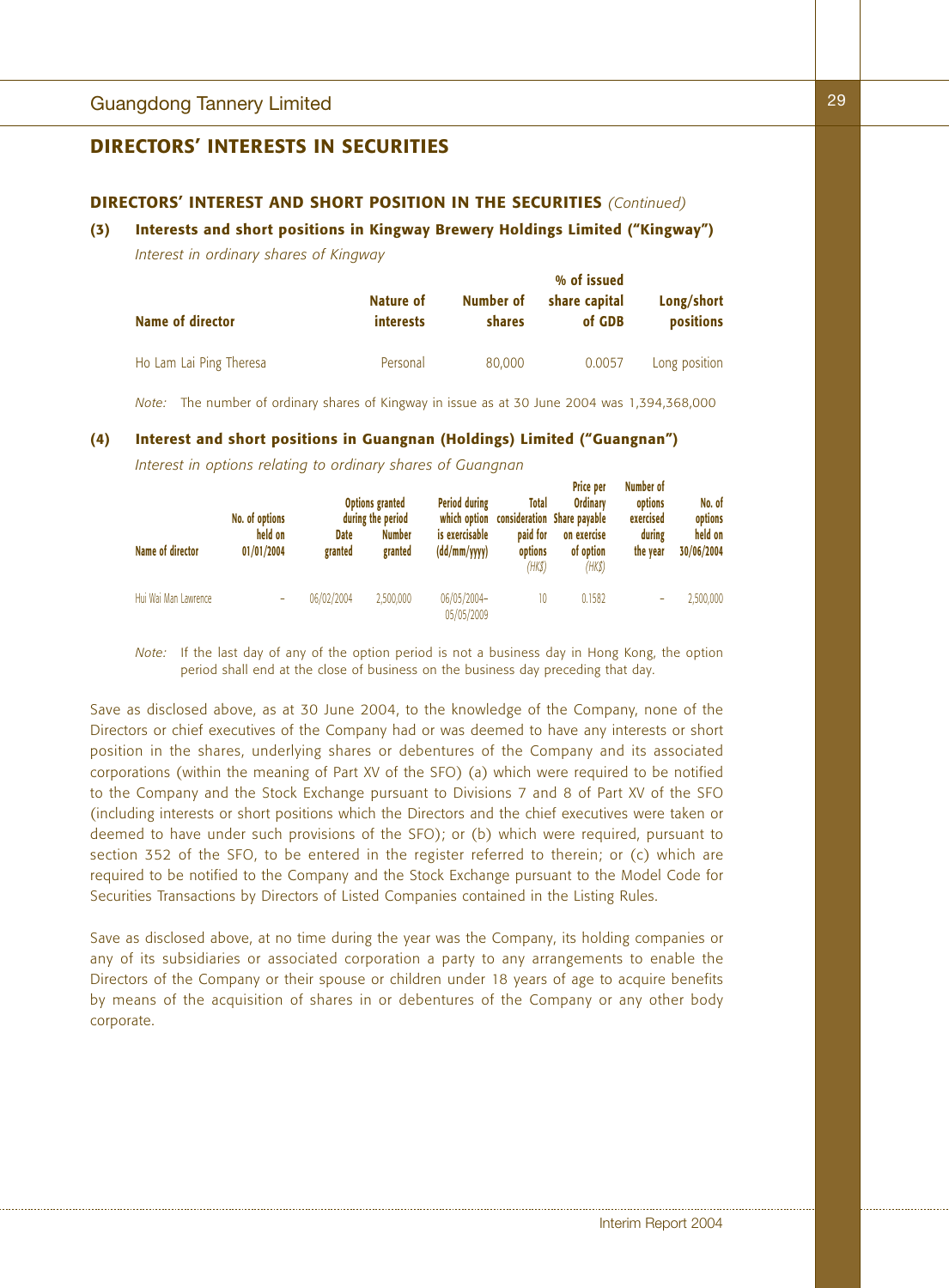## **SUBSTANTIAL SHAREHOLDERS' INTERESTS**

## **PERSONS WHO HAVE AN INTEREST OR SHORT POSITION WHICH IS DISCLOSEABLE UNDER DIVISIONS 2 AND 3 OF PART XV OF THE SFO AND SUBSTANTIAL SHAREHOLDERS**

So far as is known to any Director or chief executive of the Company, as at 30 June 2004, the persons or companies (not being a Director or chief executive of the Company) who have interests or short positions in the Shares or underlying Shares which would fall to be disclosed to the Company under the provisions of Divisions 2 and 3 of Part XV of the SFO were as follows:

|                                                                                     | Number of<br><b>Ordinary Shares</b><br>of the Company held    |                                   |                                   |                        |                                 |  |  |  |
|-------------------------------------------------------------------------------------|---------------------------------------------------------------|-----------------------------------|-----------------------------------|------------------------|---------------------------------|--|--|--|
| <b>Name of Shareholders</b>                                                         | Capacity/nature<br>of interest                                | <b>Direct</b><br><b>Interests</b> | <b>Deemed</b><br><b>Interests</b> | Long/short<br>position | Percentage of<br>issued capital |  |  |  |
| 廣東粵港投資有限公司<br>(Guangdong Yue Gang<br>Investment Holdings<br>Company Limited) (Note) | Beneficial owner/<br>Interest of<br>controlled<br>corporation |                                   | 375,100,000                       | Long position          | 71.56                           |  |  |  |
| <b>GDH</b> Limited                                                                  | Beneficial owner/<br>Interest of<br>controlled<br>corporation | 375,100,000                       | -                                 | Long position          | 71.56                           |  |  |  |

*Note:* The attributable interest which 廣東粵港投資有限公司 (Guangdong Yue Gang Investment Holdings Company Limited) has in the Company is held through its 100 per cent. direct interest in GDH Limited.

Save as disclosed above, as at 30 June 2004, the Directors are not aware of any other person who had an interest or short position in the shares, underlying Shares or debentures which would fall to be disclosed to the Company under the provisions of Divisions 2 and 3 of Part XV of the SFO.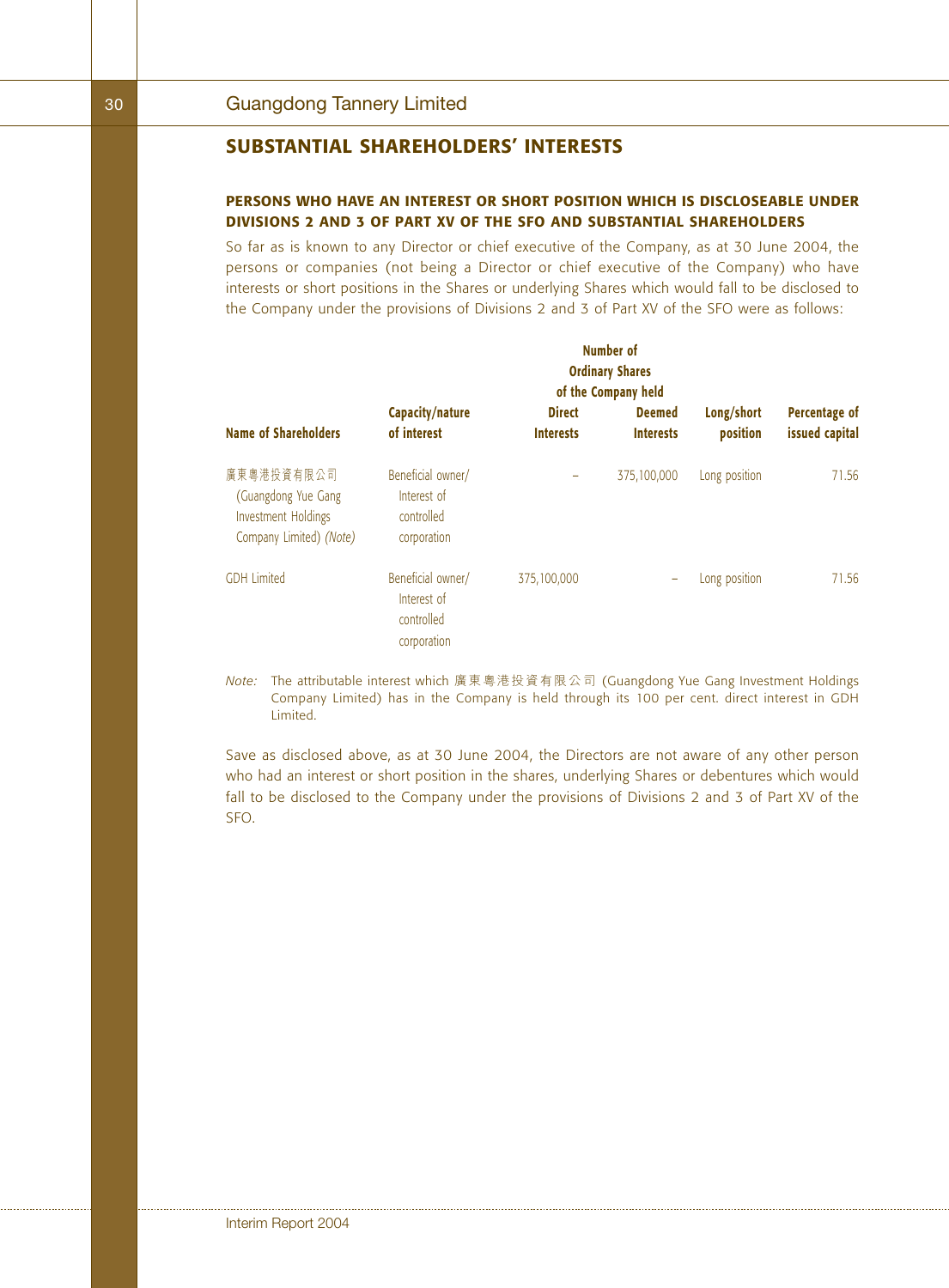## Guangdong Tannery Limited

## **SHARE OPTION SCHEME**

In assessing the theoretical aggregate value of the share options granted during the period, the Black-Scholes option pricing model has been used.

## **Share options granted during the six-month period ended 30 June 2004:**

| Date of Grant         |      | 11/02/2004                |
|-----------------------|------|---------------------------|
| Vesting Period        |      | $11/02/2004 - 11/05/2004$ |
| Exercise Period       |      | $12/05/2004 - 11/05/2009$ |
| <b>Exercise Price</b> | t in | HK\$0.246                 |

|                     | <b>Number of</b><br><b>Options</b><br>at 11/02/04 | <b>Options</b><br><b>Value</b><br>at 11/02/04<br>(Note (2))<br><b>HK\$</b> | <b>Number of</b><br><b>Options</b><br>at 30/06/04 | <b>Options</b><br><b>Value</b><br>at 30/06/04<br>(Note (3))<br>HK\$ |
|---------------------|---------------------------------------------------|----------------------------------------------------------------------------|---------------------------------------------------|---------------------------------------------------------------------|
| Grantee:            |                                                   |                                                                            |                                                   |                                                                     |
| Zhang Chunting      | 2,000,000                                         | 380,000                                                                    | 2,000,000                                         | 340,000                                                             |
| Chen Hong           | 1,800,000                                         | 342,000                                                                    | 1,800,000                                         | 306,000                                                             |
| Xiong Guangyang     | 2,200,000                                         | 418,000                                                                    | 2,200,000                                         | 374,000                                                             |
| Cheng Hok Lai James | 300,000                                           | 57,000                                                                     | 300,000                                           | 51,000                                                              |
| Fung Lak            | 300,000                                           | 57,000                                                                     | 300,000                                           | 51,000                                                              |
| Other employees     | 2,100,000                                         | 399,000                                                                    | 2,100,000                                         | 357,000                                                             |
| Total               | 8,700,000                                         | 1,653,000                                                                  | 8,700,000                                         | 1,479,000                                                           |

*Notes:*

- (1) The closing price of the Ordinary Shares of the Company immediately before the date on which the options were granted was HK\$0.24.
- (2) According to the Black-Scholes model<sup>#</sup>, the total value of the options was estimated at HK\$1,653,000 as at 11 February 2004 (when the options were granted) with the following variables and assumptions:

| Risk Free Rate                            | t. | 2.72%, being the approximate yield of 5-year Exchange Fund Note<br>traded on 11/02/2004.                                                                                                                                          |
|-------------------------------------------|----|-----------------------------------------------------------------------------------------------------------------------------------------------------------------------------------------------------------------------------------|
| <b>Expected Volatility</b>                |    | 112.0%, being the annualized volatility of the closing price of the<br>Ordinary Shares of the Company from 11/02/2003 - 11/02/<br>2004.                                                                                           |
| <b>Expected Dividend Yield</b>            | ÷. | Nil, being the approximate yield of the shares of the Company<br>over the period of $11/02/2003 - 11/02/2004$ .                                                                                                                   |
| Expected Life of the Options : 5.25 years |    |                                                                                                                                                                                                                                   |
| Assumptions                               |    | : There is no material difference between the expected volatility<br>over the whole life of the options and the historical volatility of<br>the Ordinary Shares of the Company over the period of 11/02/<br>$2003 - 11/02/2004$ . |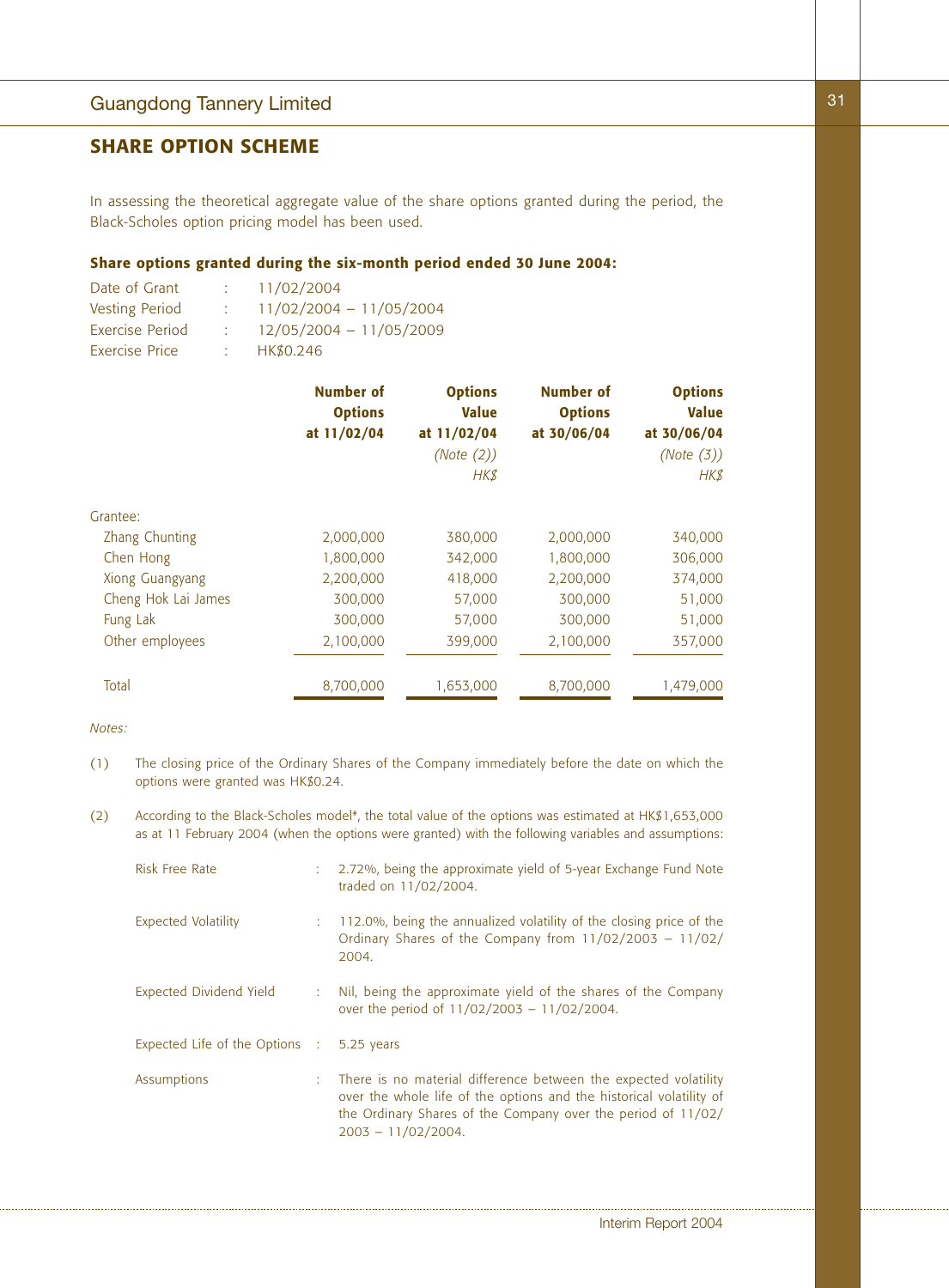## **SHARE OPTION SCHEME**

(3) According to the Black-Scholes model<sup>#</sup>, the total value of the options was estimated at HK\$1,479,000 as at 30 June 2004 with the following variables and assumptions:

| <b>Risk Free Rate</b>          |    | 3.72%, being the approximate yield of 5-year Exchange Fund Note<br>traded on 30/06/2004.                                                                                                                                        |
|--------------------------------|----|---------------------------------------------------------------------------------------------------------------------------------------------------------------------------------------------------------------------------------|
| <b>Expected Volatility</b>     |    | : 116.7%, being the annualized volatility of the closing price of the<br>shares of the Company from $01/07/2003 - 30/06/2004$ .                                                                                                 |
| <b>Expected Dividend Yield</b> |    | Nil, being the approximate yield of the shares of the Company<br>over the period of $01/07/2003 - 30/06/2004$ .                                                                                                                 |
| Expected Life of the Options : |    | 4.86 years                                                                                                                                                                                                                      |
| Assumptions                    | t. | There is no material difference between the expected volatility<br>over the whole life of the options and the historical volatility of<br>the Ordinary Shares of the Company over the period of 01/07/<br>$2003 - 30/06/2004$ . |

- (4) Options forfeited, if any, before expiry of the options will be treated as lapsed options which will be added back to the number of Shares available to be issued under the relevant share option scheme.
- *# The Black-Scholes model (the "Model") is developed to estimate the fair value of publicly traded options that have no vesting restriction and are fully transferable. The Model is only one of the commonly used models to estimate the fair value of an option. The value of an option varies with different variables of certain subjective assumptions. Any change in the variables so adopted may materially affect the estimation of the fair value of an option.*
- *\* According to Listing Rules Chapter 17.08, the risk-free rate should be 'the rate prevailing on debt securities issued by the state, such as the Exchange Fund Notes in case of Hong Kong based entities.*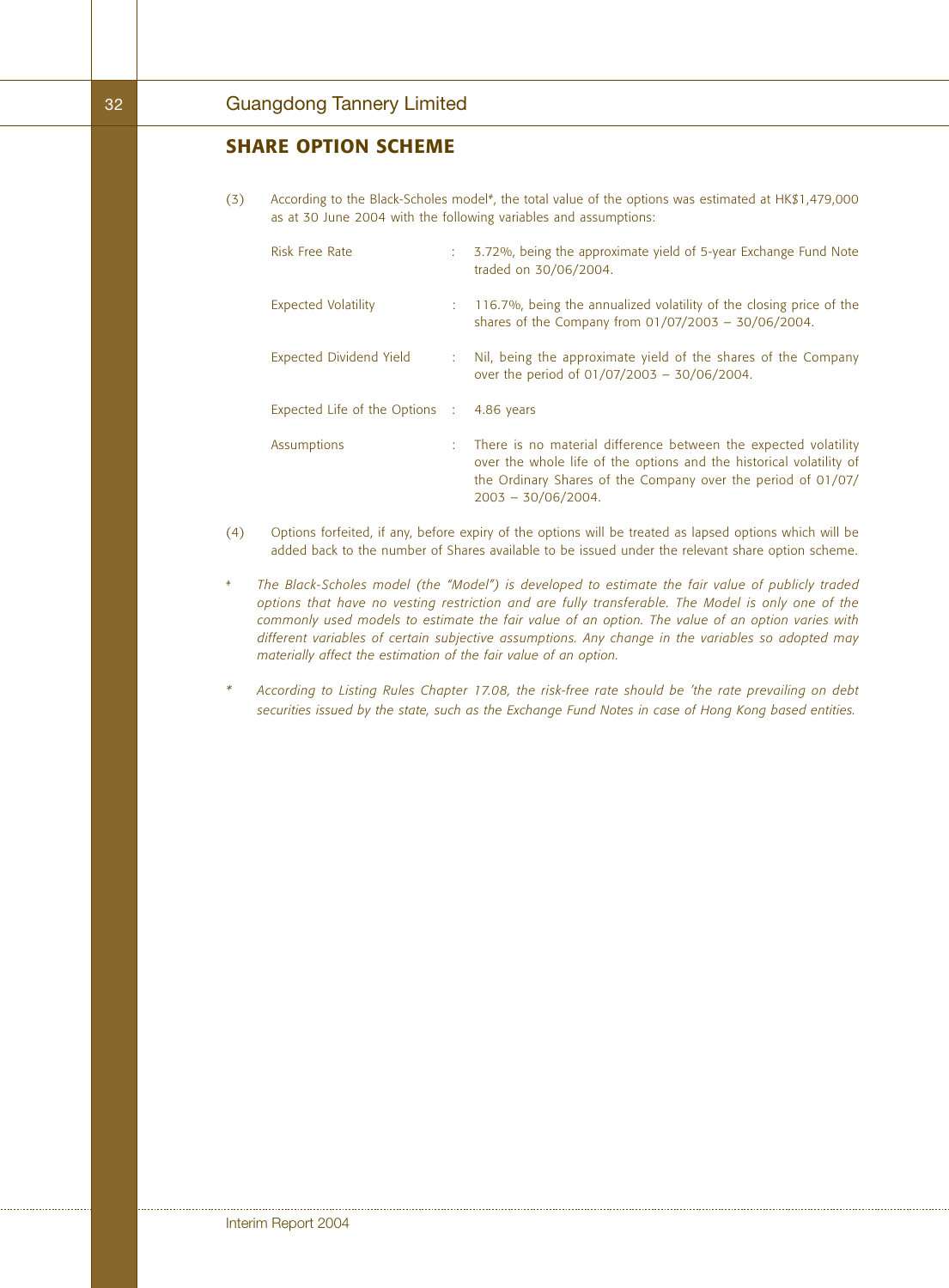## Guangdong Tannery Limited

## **OTHER INFORMATION**

## **CORPORATE GOVERNANCE**

None of the Directors is aware of information that would reasonably indicate that the Company is not, or was not for any part of the accounting period covered by this interim report, in compliance with Appendix 14 to the Rules Governing the Listing of Securities on The Stock Exchange of Hong Kong Limited.

The Company has adopted the Model Code set out in Appendix 10 of the Rules Governing the Listing of Securities on The Stock Exchange of Hong Kong Limited as the code of conduct regarding Director's securities transactions. All Directors have confirmed, following specific enquiry by the Company, that they have complied with the required standard set out in the Model Codel during the period under review.

The Group's interim financial report for the six months ended 30 June 2004 has not been audited, but has been reviewed by the audit committee of the Company and the auditors Messrs. Ernst & Young.

#### **PURCHASE, SALE OR REDEMPTION OF SHARES**

The Company has not redeemed any of its shares during the six months ended 30 June 2004. Neither the Company nor any of its subsidiaries has purchased or sold any of the Company's shares during the period.

> By Order of the Board **Zhang Chunting** *Chairman*

Hong Kong 10 September 2004